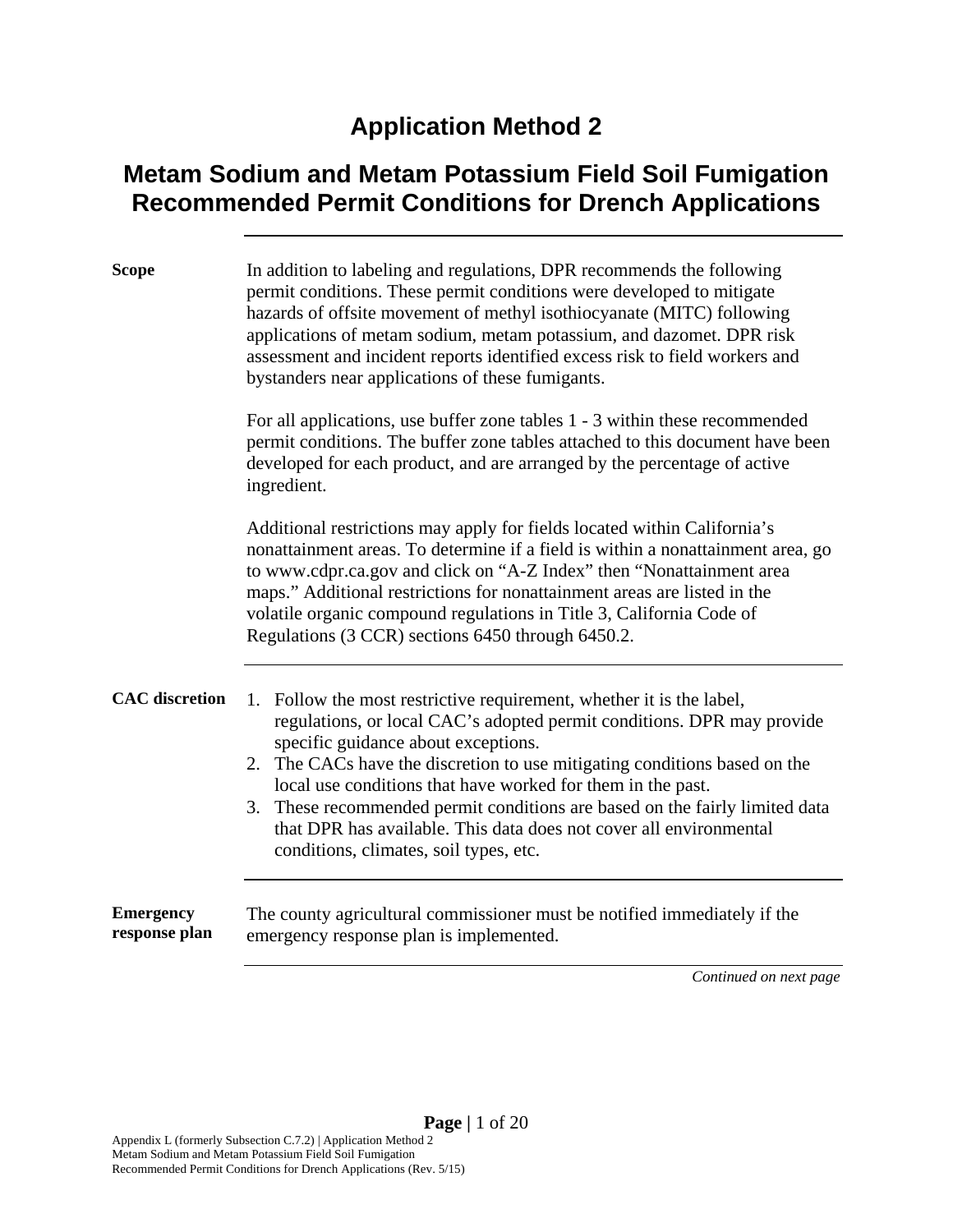**Continued** 

**Restrictions near Schools, Day care centers, and Preschools** 

- 1. All applications are prohibited  $\frac{1}{2}$  mile or less from the perimeter of a school property (see Appendix I for definition of "School") unless the school is not scheduled to be in session during both the application and the 36-hour period following the end of the application.
- 2. For applications made greater than  $\frac{1}{2}$  mile up to 1 mile from the perimeter of a school property, unless the school is not scheduled to be in session during both the application and the 36-hour period following the end of application, several restrictions apply including:
	- A minimum of three post-application water treatments;
	- field monitoring every hour for 12 hours following application; and
	- applications that comply with the "Application Method Requirements" and "Emergency Response Measures: Offsite Movement Suppression Requirements" as described below.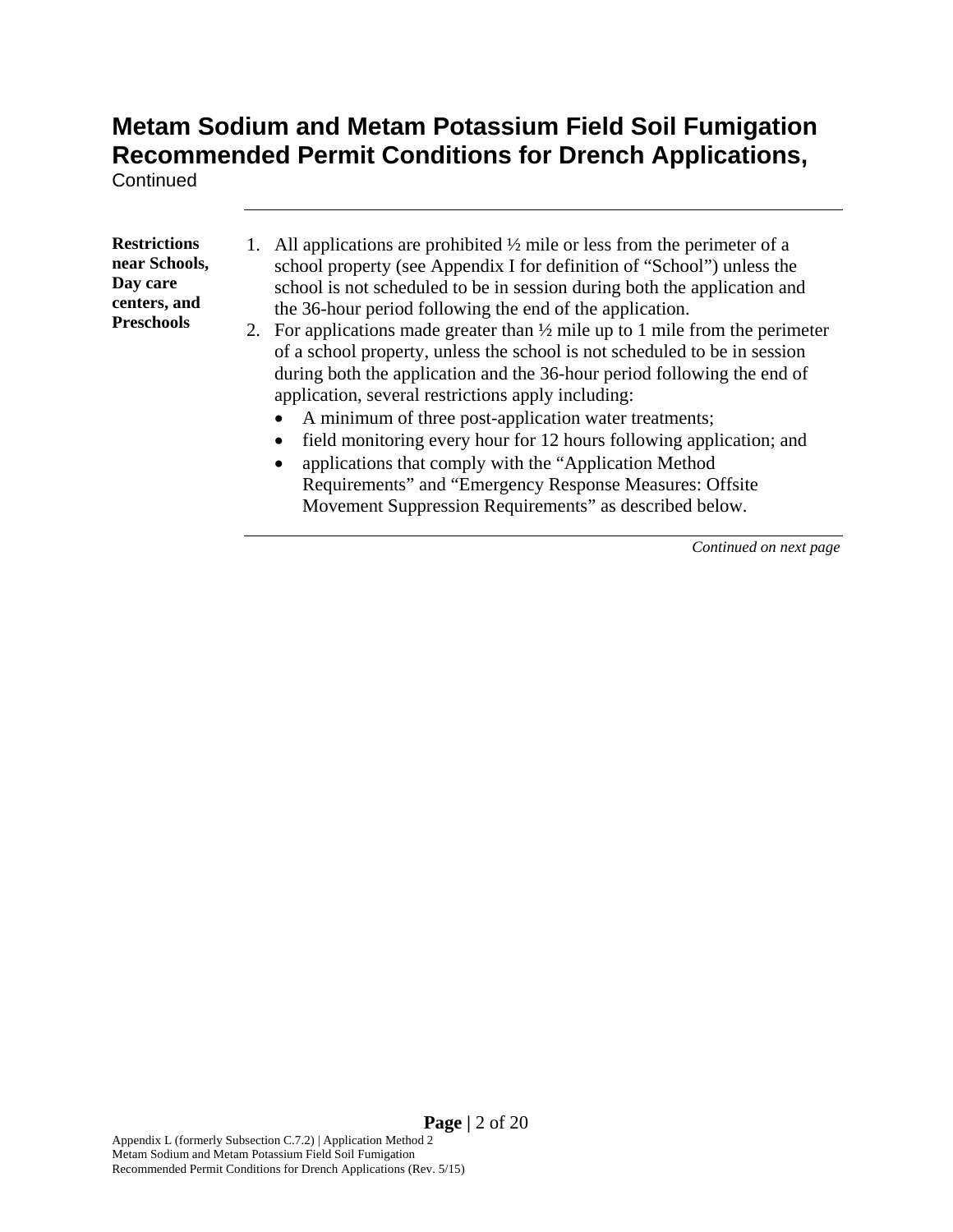**Continued** 

**Application method requirements**  1. The following requirements apply to all drench applications of metam sodium and metam potassium (see Tables 1 and 2 for maximum acreage allowed in a 24-hour period):

- All application equipment must be inspected immediately prior to use to assure it is in good working condition.
- All irrigation equipment that will be used for post-application water treatments (see Appendix I for definition of "Post-Application Water Treatment") must be inspected and tested prior to beginning the application to assure it is in good working condition.

#### **Table 1. Maximum Size of Application Block Treated Within 24 Hours for Drench Applications Near "Schools"**

| <b>Distance to Perimeter of Nearest</b>     | <b>Maximum Application Block Size</b> |
|---------------------------------------------|---------------------------------------|
| <b>School* Property</b>                     |                                       |
| $\frac{1}{2}$ mile or less and school is    | Application prohibited                |
| scheduled to be in session                  |                                       |
| Greater than $\frac{1}{2}$ mile and up to 1 | 25 acres                              |
| mile, and school is scheduled to be         |                                       |
| in session                                  |                                       |
| Greater than 1 mile, or school is not       | 50 acres                              |
| scheduled to be in session during           |                                       |
| both the application and the 36-hour        |                                       |
| period following the end of the             |                                       |
| application                                 |                                       |

\*See Appendix I for definition of "School"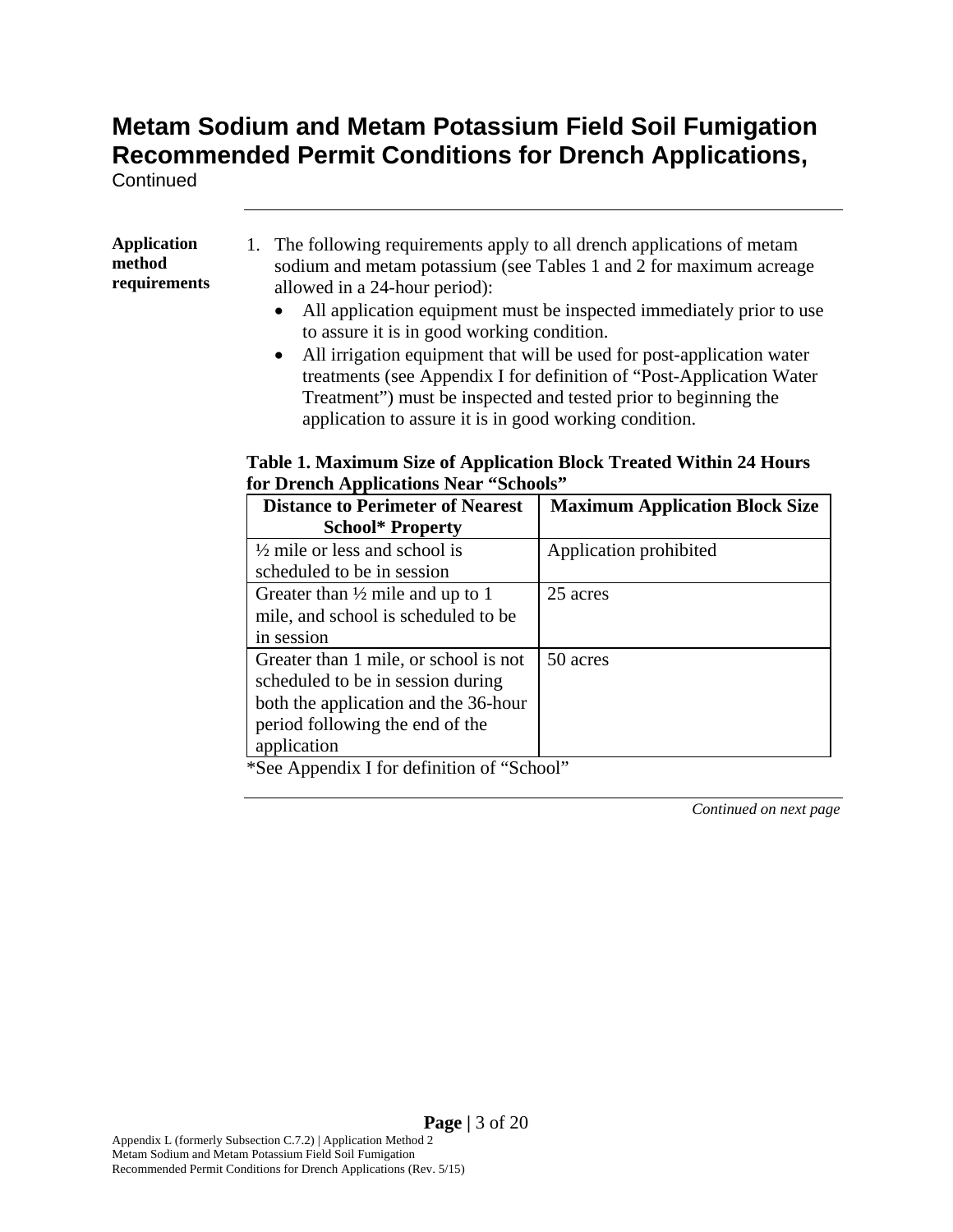**Continued** 

| method<br>requirements<br>(continued)                                                           | for Drench Applications Near "Occupied Structures" or "Bystander<br>Areas"                                                                                                                                                                                                                                         |                                                                                                                                                                     |  |  |  |  |  |
|-------------------------------------------------------------------------------------------------|--------------------------------------------------------------------------------------------------------------------------------------------------------------------------------------------------------------------------------------------------------------------------------------------------------------------|---------------------------------------------------------------------------------------------------------------------------------------------------------------------|--|--|--|--|--|
|                                                                                                 | <b>Distance to Perimeter of Nearest</b><br><b>Occupied Structure or Bystander</b><br>Area*                                                                                                                                                                                                                         | <b>Maximum Application Block Size</b>                                                                                                                               |  |  |  |  |  |
|                                                                                                 | 1/4 mile or less                                                                                                                                                                                                                                                                                                   | 25 acres                                                                                                                                                            |  |  |  |  |  |
|                                                                                                 | Greater than 1/4 mile                                                                                                                                                                                                                                                                                              | 50 acres                                                                                                                                                            |  |  |  |  |  |
|                                                                                                 | *See Appendix I for definitions of "Occupied Structure" and "Bystander<br>Area"                                                                                                                                                                                                                                    |                                                                                                                                                                     |  |  |  |  |  |
|                                                                                                 | Maximum application rates differ based on ozone nonattainment areas<br>2.<br>and date of application.<br>3. Application Rate 1:                                                                                                                                                                                    |                                                                                                                                                                     |  |  |  |  |  |
|                                                                                                 | These rates are not allowed in the San Joaquin Valley, Southeast<br>$\mathbf{i}$ .<br>Desert, or Ventura ozone nonattainment areas between May 1 to<br>October 31.<br>ii.<br>Metam sodium application rate must not exceed 246 lbs ai/A.<br>Metam potassium application rate must not exceed 270 lbs ai/A.<br>iii. |                                                                                                                                                                     |  |  |  |  |  |
|                                                                                                 | <b>Application Rate 2:</b><br>4.<br>These rates are allowed year round and statewide including in all<br>$\mathbf{1}$ .<br>nonattainment areas.<br>Metam sodium application rate must not exceed 90 lbs ai/A.<br>ii.<br>Metam potassium application rate must not exceed 98 lbs ai/A.                              |                                                                                                                                                                     |  |  |  |  |  |
|                                                                                                 | iii.                                                                                                                                                                                                                                                                                                               |                                                                                                                                                                     |  |  |  |  |  |
| <b>Offsite</b><br>movement<br>suppression<br>requirements:<br>emergency<br>response<br>measures | must verify that the operator of the property to be fumigated has the<br>capability to respond to offsite movement of MITC. The specific capability<br>document that capability in the Emergency Response Plan located in the<br>Fumigation Management Plan.                                                       | For all drench applications, the certified applicator supervising the application<br>required is shown in Tables 3 and 4. The supervising certified applicator must |  |  |  |  |  |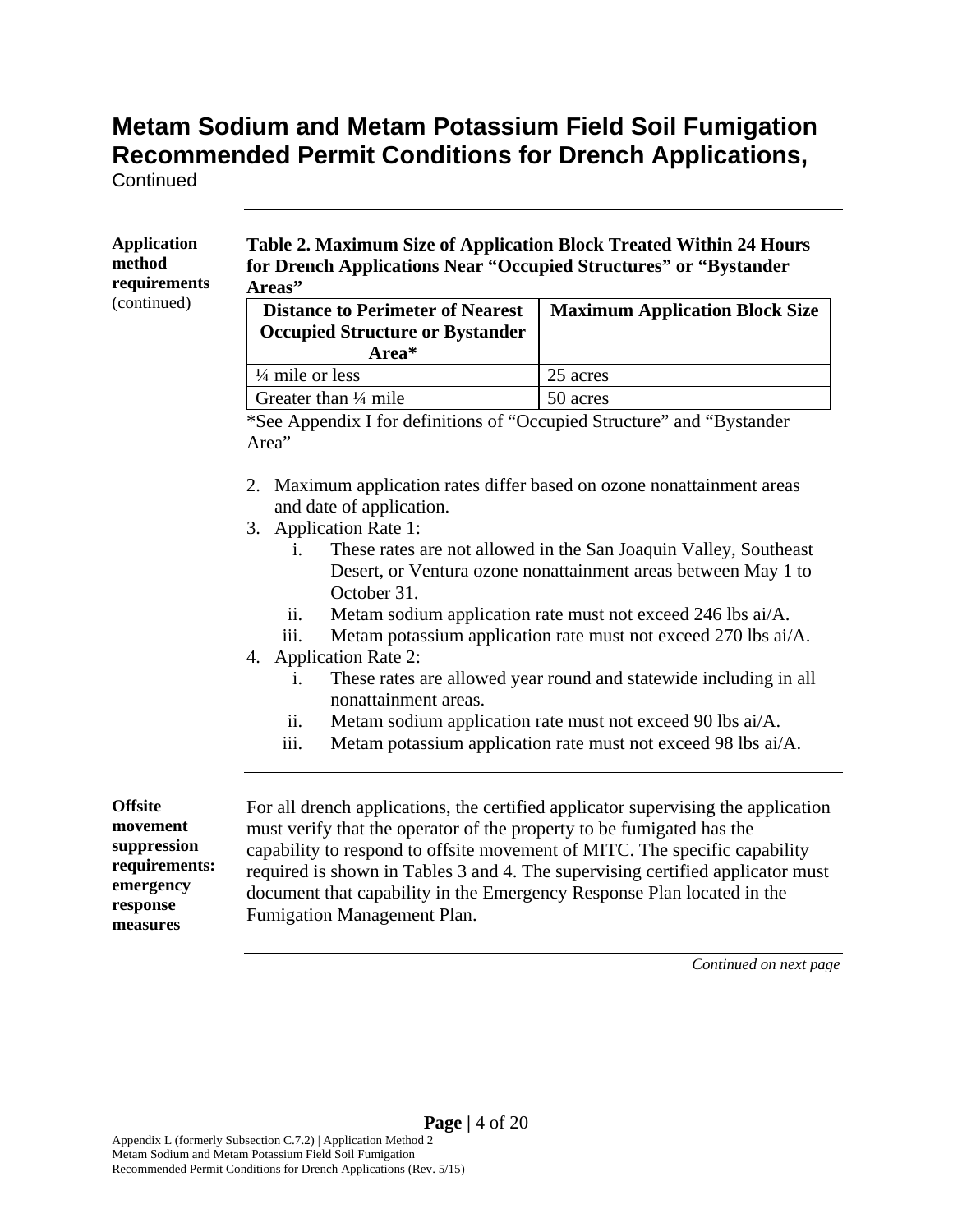**Continued** 

| suppression<br>requirements:<br>emergency<br>response<br>measures<br>(continued) | <b>Distance to Perimeter of Nearest</b><br><b>School* Property</b>                               | <b>Water Treatment Requirements</b>                                                   |  |  |  |  |  |
|----------------------------------------------------------------------------------|--------------------------------------------------------------------------------------------------|---------------------------------------------------------------------------------------|--|--|--|--|--|
|                                                                                  | $\frac{1}{2}$ mile or less and school is<br>scheduled to be in session                           | Application prohibited                                                                |  |  |  |  |  |
|                                                                                  | Greater than $\frac{1}{2}$ mile and up to 1<br>mile, and school is scheduled to be<br>in session | Irrigation equipment and water<br>available for 48 hours<br>post-application          |  |  |  |  |  |
|                                                                                  |                                                                                                  | Exception: May substitute 3-inch<br>soil cap if:<br>Water is not available, and<br>1. |  |  |  |  |  |
|                                                                                  |                                                                                                  | 2. Application is bedded or strip.                                                    |  |  |  |  |  |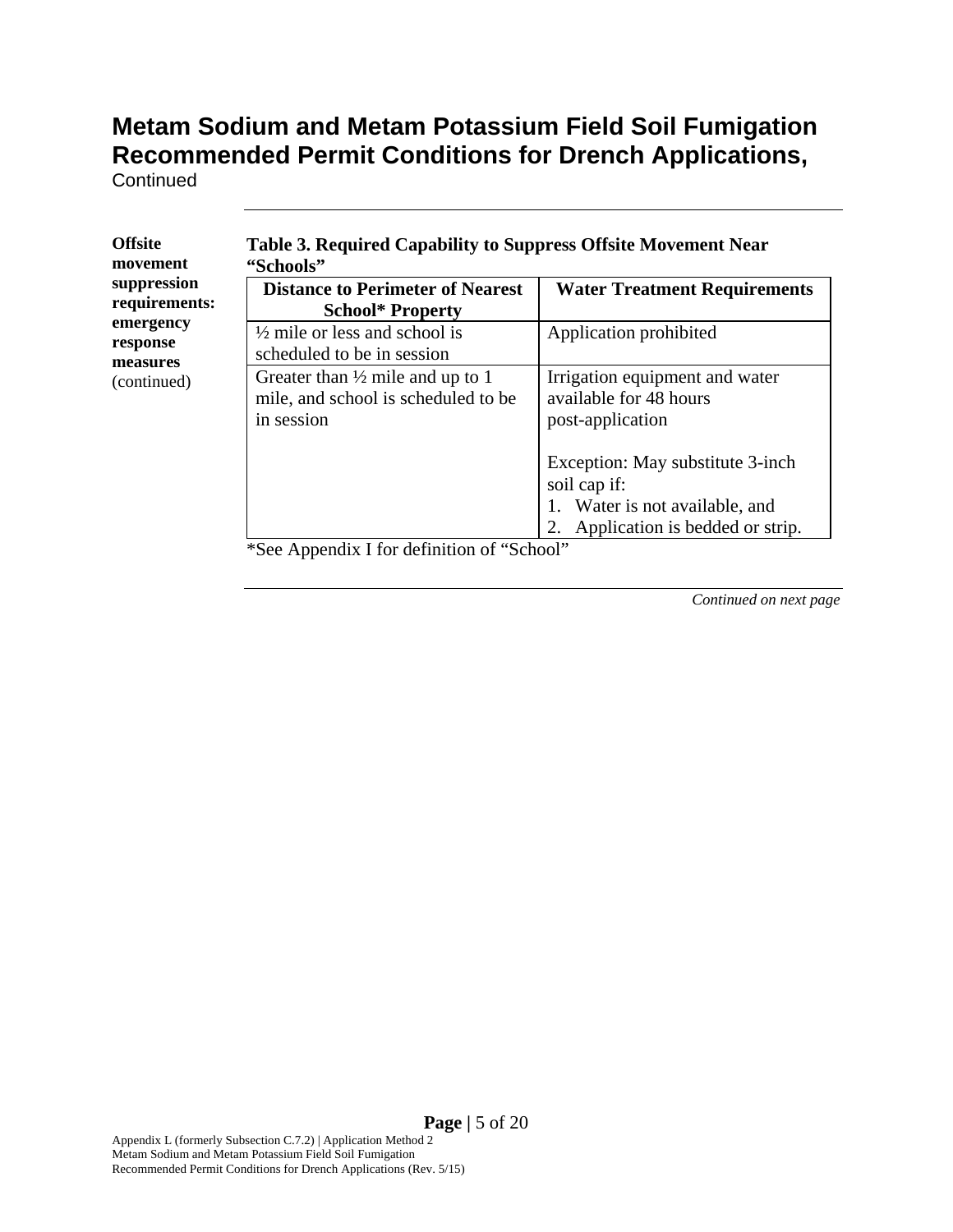**Continued** 

| <b>Offsite</b>                      | Table 4. Required Capability to Suppress Offsite Movement Near                                      |                                                                                                                                                                    |  |  |  |  |  |  |  |  |  |
|-------------------------------------|-----------------------------------------------------------------------------------------------------|--------------------------------------------------------------------------------------------------------------------------------------------------------------------|--|--|--|--|--|--|--|--|--|
| movement                            | "Occupied Structures" or "Bystander Areas"                                                          |                                                                                                                                                                    |  |  |  |  |  |  |  |  |  |
| suppression<br>requirements:        | <b>Distance to Perimeter of Nearest</b><br><b>Occupied Structure of Bystander</b>                   | <b>Water Treatment Requirements</b>                                                                                                                                |  |  |  |  |  |  |  |  |  |
| emergency                           | Area*                                                                                               |                                                                                                                                                                    |  |  |  |  |  |  |  |  |  |
| response<br>measures<br>(continued) | $\frac{1}{4}$ mile or less                                                                          | Irrigation equipment and water<br>available for 48 hours<br>post-application                                                                                       |  |  |  |  |  |  |  |  |  |
|                                     |                                                                                                     | Exception: May substitute 3-inch<br>soil cap if:<br>1. Water is not available, and<br>Application is bedded or strip.<br>2.                                        |  |  |  |  |  |  |  |  |  |
|                                     | Greater than $\frac{1}{4}$ mile up to 1 mile                                                        | Irrigation equipment and water<br>available for 24 hours<br>post-application<br>Exception: May substitute 3-inch<br>soil cap if:<br>1. Water is not available, and |  |  |  |  |  |  |  |  |  |
|                                     |                                                                                                     | Application is bedded or strip.<br>2.                                                                                                                              |  |  |  |  |  |  |  |  |  |
|                                     | Greater than 1 mile<br>$*S_{00}$ Appendix I for definitions of "Occupied Structure" and "Dystender" | Not required                                                                                                                                                       |  |  |  |  |  |  |  |  |  |

\*See Appendix I for definitions of "Occupied Structure" and "Bystander Areas"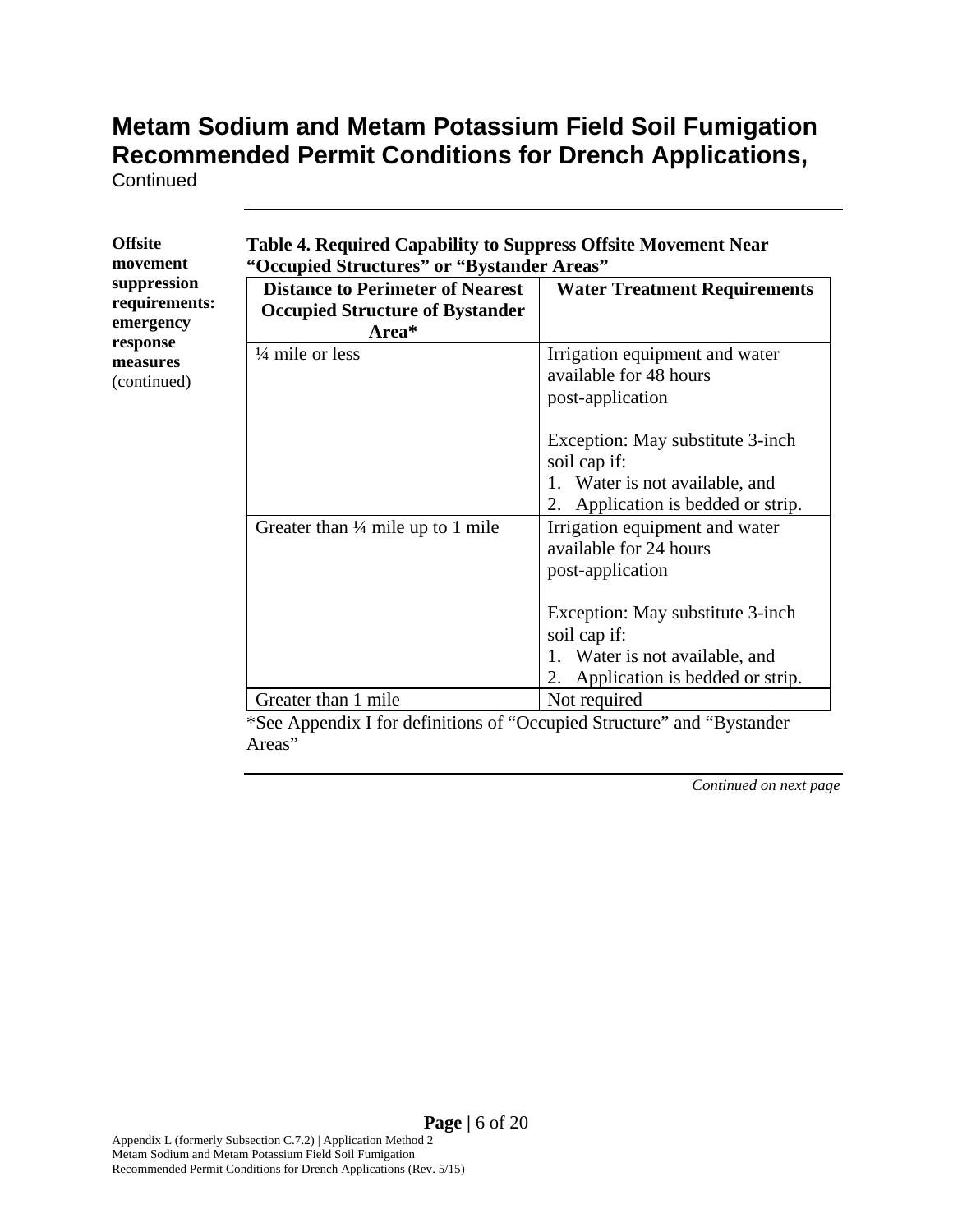**Continued** 

| <b>Offsite</b><br>movement<br>suppression<br>requirements:<br>emergency<br>response<br>measures<br>(continued) | 1. When planning to use water to suppress offsite movement, the certified<br>applicator supervising the application must select, and document in the<br>Emergency Response Plan located in the Fumigation Management Plan, a<br>combination of water quantity, irrigation rate, and duration that meets all<br>three of the following specifications:<br>total quantity of 0.20-0.40 inches of water over the treatment site,<br>irrigation delivery rate of 0.15–0.25 inches per hour, and<br>$\bullet$<br>irrigation duration of 2–3 hours.<br>The ranges of $0.20-0.40$ inches of water and $0.15-0.25$ inches per hour<br>allow the CAC to determine the amount of water required based on local<br>conditions such as soil type and moisture content, and air and soil<br>temperature at the time of application.<br>2. Follow the application site monitoring requirements under "Application"<br>Site Monitoring Requirements" detailed later in these permit conditions.<br>3. Whenever offsite movement of MITC is detected, cease the application (if<br>still underway) and initiate the Emergency Response Plan indicated in the<br>Fumigation Management Plan.<br>4. The county agricultural commissioner must be notified immediately if the<br>emergency response plan is implemented.<br>5. Obtain authorization from the CAC prior to restarting any application that<br>has been ceased due to a response. |  |  |  |  |  |  |  |
|----------------------------------------------------------------------------------------------------------------|------------------------------------------------------------------------------------------------------------------------------------------------------------------------------------------------------------------------------------------------------------------------------------------------------------------------------------------------------------------------------------------------------------------------------------------------------------------------------------------------------------------------------------------------------------------------------------------------------------------------------------------------------------------------------------------------------------------------------------------------------------------------------------------------------------------------------------------------------------------------------------------------------------------------------------------------------------------------------------------------------------------------------------------------------------------------------------------------------------------------------------------------------------------------------------------------------------------------------------------------------------------------------------------------------------------------------------------------------------------------------------------------------------------------------|--|--|--|--|--|--|--|
| <b>Permit</b><br>application                                                                                   | Permit applications must include a map of all "occupied structures" and<br>"bystander areas" (See Appendix I for definitions of "Occupied Structure"<br>and "Bystander Areas") within $\frac{1}{2}$ mile of the fumigation site and all schools<br>within 1 mile of the fumigation site.                                                                                                                                                                                                                                                                                                                                                                                                                                                                                                                                                                                                                                                                                                                                                                                                                                                                                                                                                                                                                                                                                                                                     |  |  |  |  |  |  |  |
| Notice of intent                                                                                               | 1. The Notice of Intent (NOI) is required to be submitted at least 48 hours<br>prior to the start of fumigation.<br>2. In addition to information required in 3 CCR section 6434(b), the<br>following information must be submitted with the NOI:<br>The number of application blocks to be treated and acreage of each<br>application block.<br>Continued on next page                                                                                                                                                                                                                                                                                                                                                                                                                                                                                                                                                                                                                                                                                                                                                                                                                                                                                                                                                                                                                                                      |  |  |  |  |  |  |  |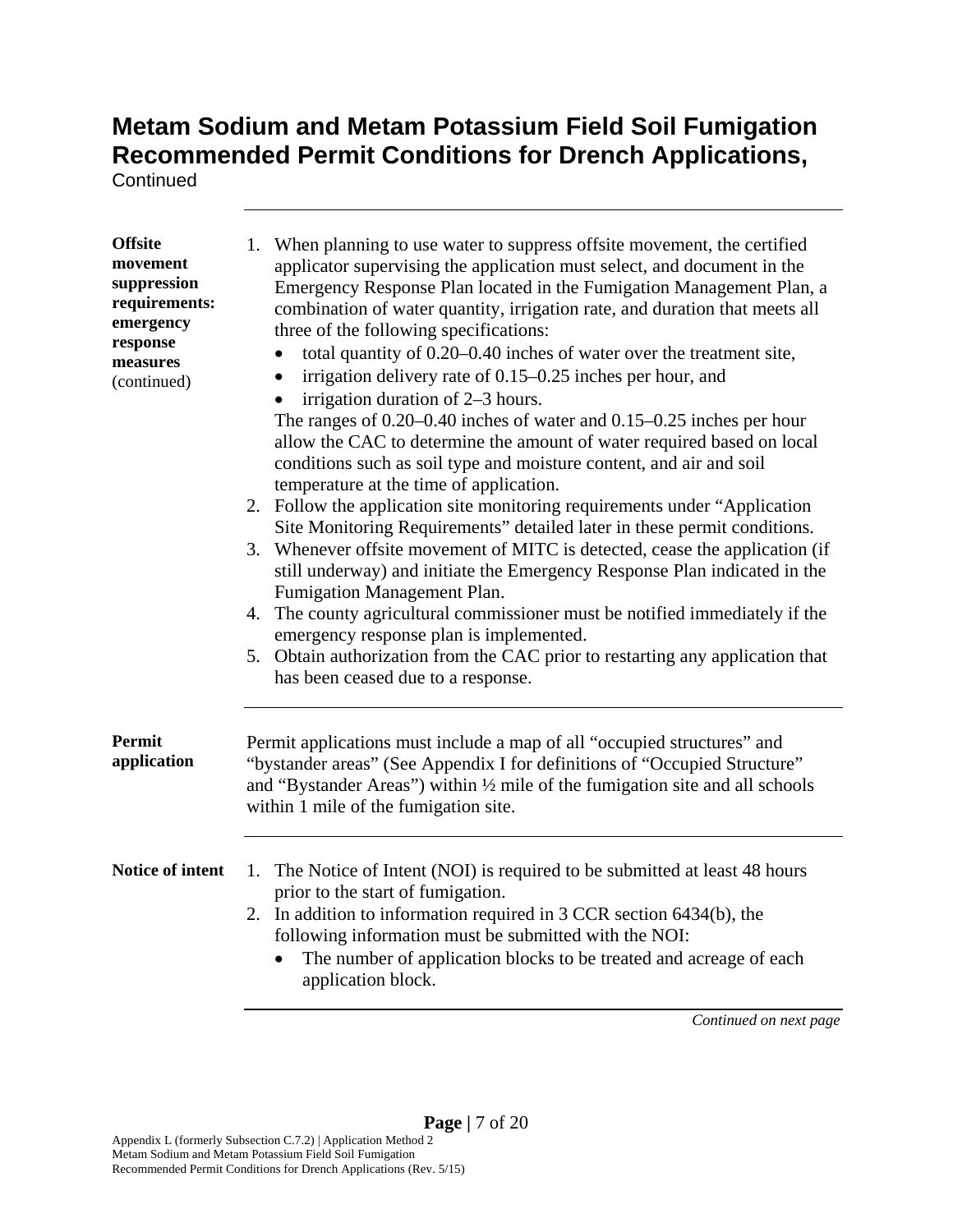**Continued** 

| Notice of intent<br>(continued) | The time (within a 12-hour window) that each application is scheduled<br>to commence. If the application fails to commence within the 12-hour<br>window, a new NOI is required, but another 48-hour waiting period<br>would not be needed unless required by the CAC.<br>The method of post-application treatment to be used to suppress<br>$\bullet$<br>offsite movement, including number of post-application water<br>treatments, if applicable.<br>The buffer zone size and buffer zone duration if longer than required<br>٠<br>by the label.<br>The certified applicator's 24-hour contact telephone number.<br>$\bullet$<br>Written agreement(s) required by labeling to allow the buffer zone to<br>extend onto any areas not under the control of the owner of the<br>application block, if applicable. (Attach these agreements to the<br>Fumigation Management Plan.)<br>Proof that sufficient water is available for application, post-application<br>$\bullet$<br>water treatment, and offsite movement suppression requirements.<br>(Attach proof to Fumigation Management Plan.)<br>Proof of sufficient soil if soil capping can be used in lieu of water for<br>$\bullet$<br>the offsite movement suppression requirements. (Also attach to<br>Fumigation Management Plan.)<br>Include the map required for the Fumigation Management Plan in the<br>$\bullet$<br>NOI. |
|---------------------------------|----------------------------------------------------------------------------------------------------------------------------------------------------------------------------------------------------------------------------------------------------------------------------------------------------------------------------------------------------------------------------------------------------------------------------------------------------------------------------------------------------------------------------------------------------------------------------------------------------------------------------------------------------------------------------------------------------------------------------------------------------------------------------------------------------------------------------------------------------------------------------------------------------------------------------------------------------------------------------------------------------------------------------------------------------------------------------------------------------------------------------------------------------------------------------------------------------------------------------------------------------------------------------------------------------------------------------------------------------------------------------------------|
| <b>Application</b><br>timing    | Metam sodium and metam potassium drench applications must start no earlier<br>than 1 hour after sunrise and must be completed in time to allow<br>post-application water treatments to begin no later than 1 hour before sunset.                                                                                                                                                                                                                                                                                                                                                                                                                                                                                                                                                                                                                                                                                                                                                                                                                                                                                                                                                                                                                                                                                                                                                       |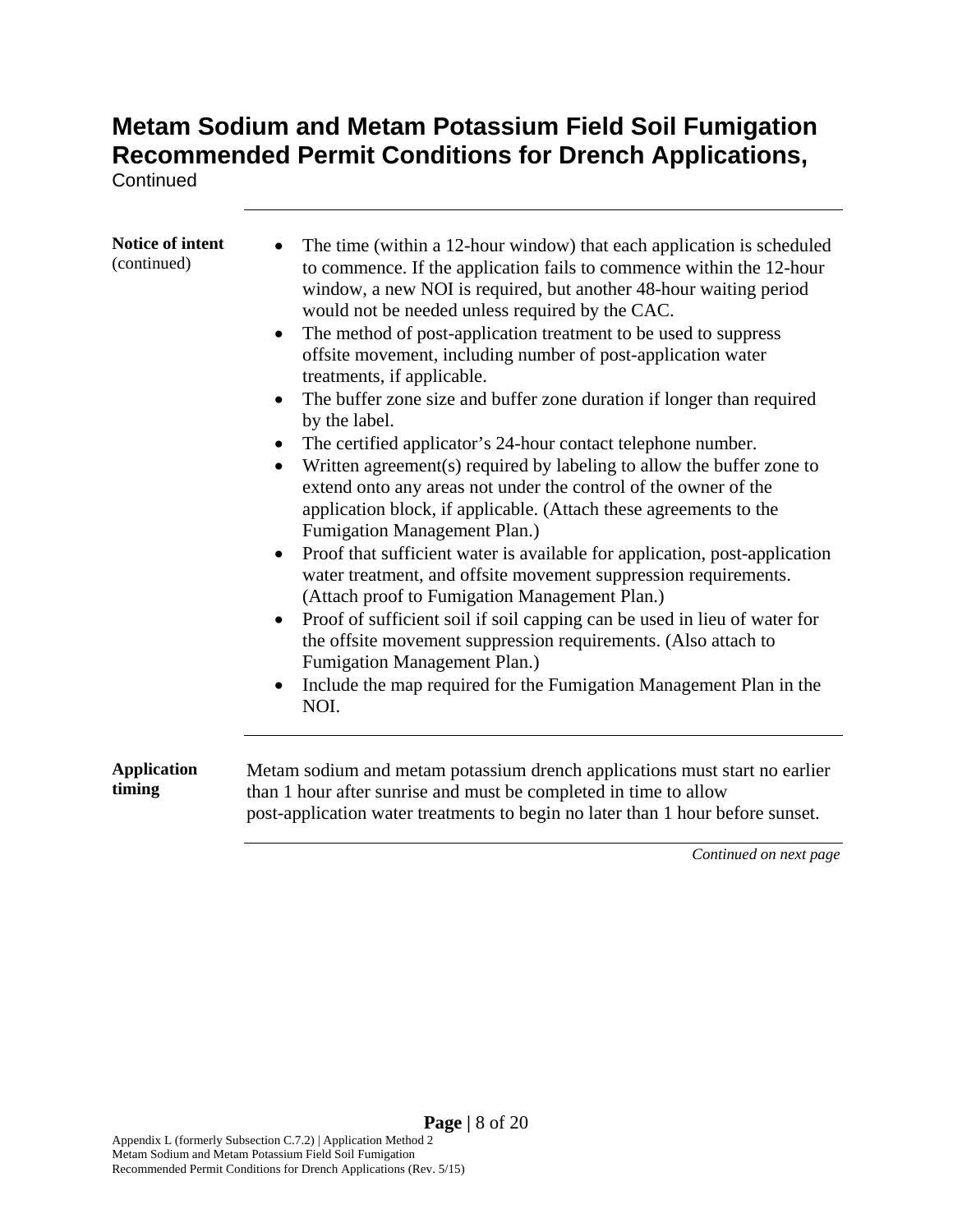**Continued** 

| <b>Buffer zones</b>                                   | 1. Label buffer zone credits are not allowed.<br>2.<br>Tables<br>Use the buffer zone tables on the label to determine the buffer zone<br>distance incorporating the following restrictions:<br>All metam sodium drench applications require a minimum<br>i.<br>buffer zone of 100 feet.<br>ii.<br>All metam potassium drench applications require a minimum<br>buffer zone of 90 feet.<br>Use buffer zone Tables 1 - 3 as appropriate based on the<br>iii.<br>product to determine the buffer zone distance.<br>If the tables do not capture the specific acreage or application<br>iv.<br>rate, round up to the nearest acre or rate.<br>3. Permission for adjoining properties                                                                                                                                                                                                       |
|-------------------------------------------------------|----------------------------------------------------------------------------------------------------------------------------------------------------------------------------------------------------------------------------------------------------------------------------------------------------------------------------------------------------------------------------------------------------------------------------------------------------------------------------------------------------------------------------------------------------------------------------------------------------------------------------------------------------------------------------------------------------------------------------------------------------------------------------------------------------------------------------------------------------------------------------------------|
|                                                       | When the buffer zone of an application block extends onto an area not<br>$\bullet$<br>under the control of the owner of the application block, a written<br>agreement must be submitted with the NOI and attached to the<br>Fumigation Management Plan.<br>If a written agreement is not included in the NOI, the buffer zone<br>cannot encroach beyond the property line of such areas (residential<br>areas, occupied structures, publicly owned parks, etc., as described on<br>the product label).                                                                                                                                                                                                                                                                                                                                                                                 |
| <b>Application site</b><br>monitoring<br>requirements | <b>General Requirements</b><br>1.<br>Monitoring information must be recorded on the form "Monitoring"<br>During Application (Field Fumigation) DPR-ENF-223" or an<br>equivalent form and attached to the Post-Application Summary.<br>If monitoring indicates a change that could result in offsite movement<br>(e.g., increased or greatly decreased wind speed, change in wind<br>direction toward occupied structures) the certified applicator<br>supervising the application must be ready to carry out the<br>requirements described in the Emergency Response Plan located in<br>the Fumigation Management Plan.<br>Application site monitoring as described in this permit condition is<br>separate from the "Fumigant Site Monitoring" option of the<br>"Emergency Preparedness and Response Measures" specified on the<br>label, and must be conducted for each application. |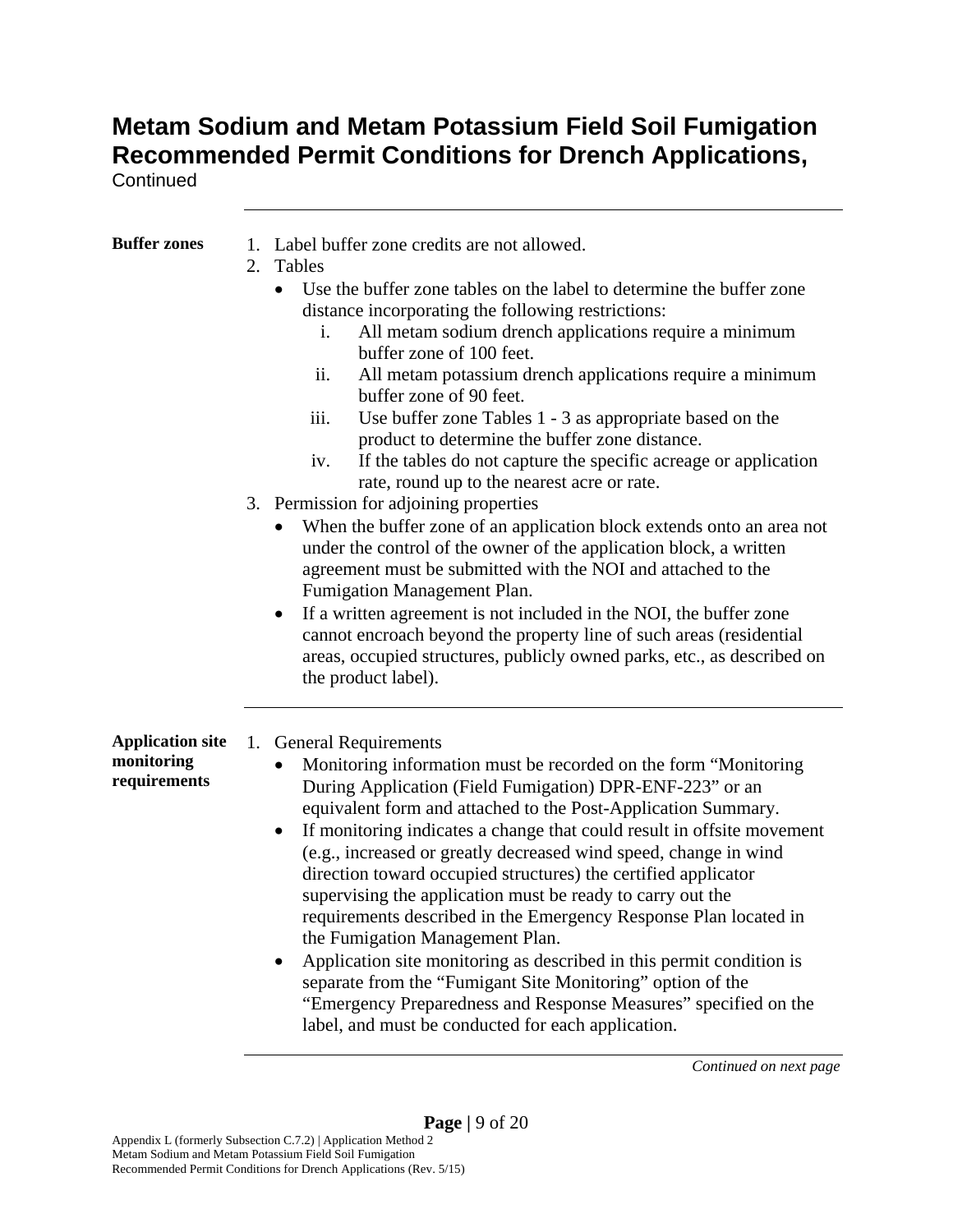**Continued** 

| <b>Application site</b>                   | Whenever "Emergency Preparedness and Response Measures" are                                                                                                                                                                                                                                                                                                                                                                                                                                                                                                                                                                                                                                                                                                                                                                                                      |
|-------------------------------------------|------------------------------------------------------------------------------------------------------------------------------------------------------------------------------------------------------------------------------------------------------------------------------------------------------------------------------------------------------------------------------------------------------------------------------------------------------------------------------------------------------------------------------------------------------------------------------------------------------------------------------------------------------------------------------------------------------------------------------------------------------------------------------------------------------------------------------------------------------------------|
| monitoring<br>requirements<br>(continued) | triggered, and the "Fumigant Site Monitoring" option is selected, the<br>supervising certified applicator must ensure that the monitoring is<br>conducted as follows:<br>Monitoring must be done at the outer edge of the buffer zone.<br>$\circ$<br>Monitoring must be done in the direction of bystanders,<br>$\circ$<br>residences, and businesses, and in the direction that the wind is<br>blowing.<br>Monitoring must be done in all directions on calm days (see<br>$\circ$<br>Appendix I for definition of "Calm Day").<br>o Person monitoring must have full olfactory capabilities (e.g.,<br>not impaired by allergies or colds).                                                                                                                                                                                                                      |
|                                           | 2. Pre-Application                                                                                                                                                                                                                                                                                                                                                                                                                                                                                                                                                                                                                                                                                                                                                                                                                                               |
|                                           | Monitor and document wind speed and direction, and soil and air<br>temperature at the application site immediately prior to application.                                                                                                                                                                                                                                                                                                                                                                                                                                                                                                                                                                                                                                                                                                                         |
|                                           | 3. During Application                                                                                                                                                                                                                                                                                                                                                                                                                                                                                                                                                                                                                                                                                                                                                                                                                                            |
|                                           | The following conditions must be monitored every hour until the<br>$\bullet$<br>application is completed, recorded on the form "Monitoring During<br>Application (Field Fumigation) DPR-ENF-223" or an equivalent form<br>during the application, and attached to the Post-Application Summary:<br>Wind speed and wind direction; and<br>$\circ$<br>Any unusual conditions observed at or adjacent to the<br>O<br>application site (e.g., odor, reported symptoms exposure,<br>equipment failure, or spill).                                                                                                                                                                                                                                                                                                                                                     |
|                                           | 4. Post-application<br>On the day of application, the certified applicator supervising the<br>٠<br>application must ensure that a trained handler is at the site continually<br>from 1 hour before sunset through 1 hour after sunset, in addition to<br>the periods required to conduct post-application monitoring. If the<br>trained handler is an employee, he or she must have the authority to<br>initiate the Emergency Response Plan whenever needed, or must be<br>able to immediately contact the person who has that authority.<br>Post-application field monitoring shall be conducted for 12 hours<br>$\bullet$<br>following application and recorded on "Monitoring Post-Application<br>form DPR-ENF-224" or an equivalent form and attached to the Post-<br>Application Summary. Specific monitoring requirements are shown in<br>Tables 5 and 6: |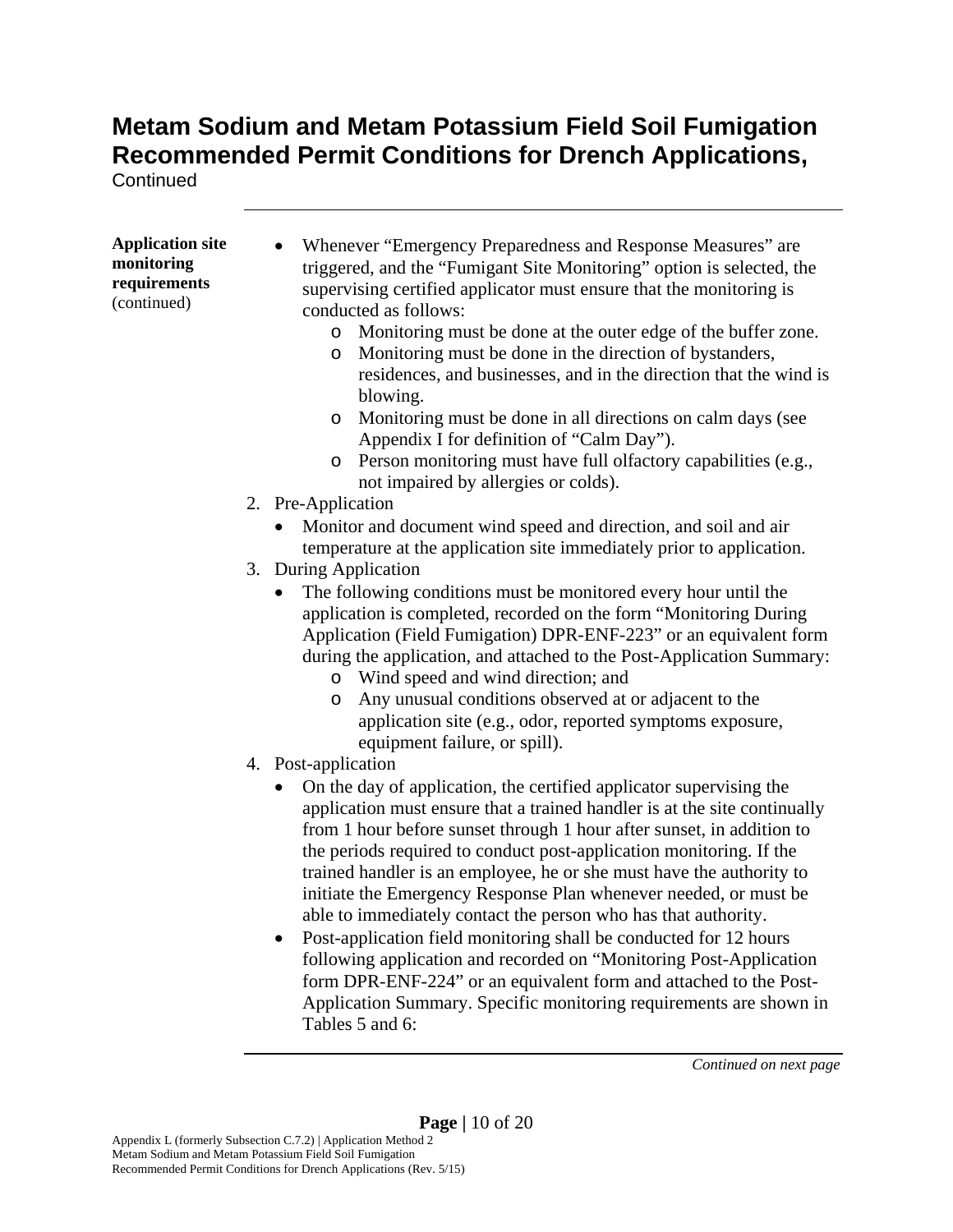**Continued** 

#### **Application site monitoring requirements**  (continued)

#### **Table 5. Frequency of Post-Application Monitoring Required Near "Schools"**

| <b>Distance to Perimeter of Nearest</b>     | <b>Monitoring Requirements</b> |
|---------------------------------------------|--------------------------------|
| <b>School* Property</b>                     |                                |
| $\frac{1}{2}$ mile or less and school is    | Application prohibited         |
| scheduled to be in session                  |                                |
| Greater than $\frac{1}{2}$ mile and up to 1 | Every hour                     |
| mile, and school is scheduled to be         |                                |
| in session                                  |                                |

\*See Appendix I for definition of "School"

#### **Table 6. Frequency of Post-Application Monitoring Required Near "Occupied Structure" or "Bystander Areas"**

| <b>Distance to Perimeter of Nearest</b><br><b>Occupied Structure or Bystander</b><br>Area* | <b>Monitoring Requirements</b> |  |  |  |  |  |
|--------------------------------------------------------------------------------------------|--------------------------------|--|--|--|--|--|
| $\frac{1}{4}$ mile or less                                                                 | Every hour                     |  |  |  |  |  |
| Greater than $\frac{1}{4}$ mile                                                            | Every 2 hours                  |  |  |  |  |  |

\*See Appendix I for definitions of "Occupied Structure" and "Bystander Area"

Each time post-application monitoring is conducted, the following conditions must be monitored and recorded:

- Wind speed and direction at the application site.
- Air temperature at the application site.
- Post-application watering information (see "Post-Application Water" Treatments (Field Fumigation) DPR-ENF-225"). Record start and stop times for water treatments, as well as total inches applied.
- Any unusual conditions observed at the application site (e.g., odor, reported symptoms of exposure, equipment failure, or spill).
- Monitoring must be done in all directions on calm days.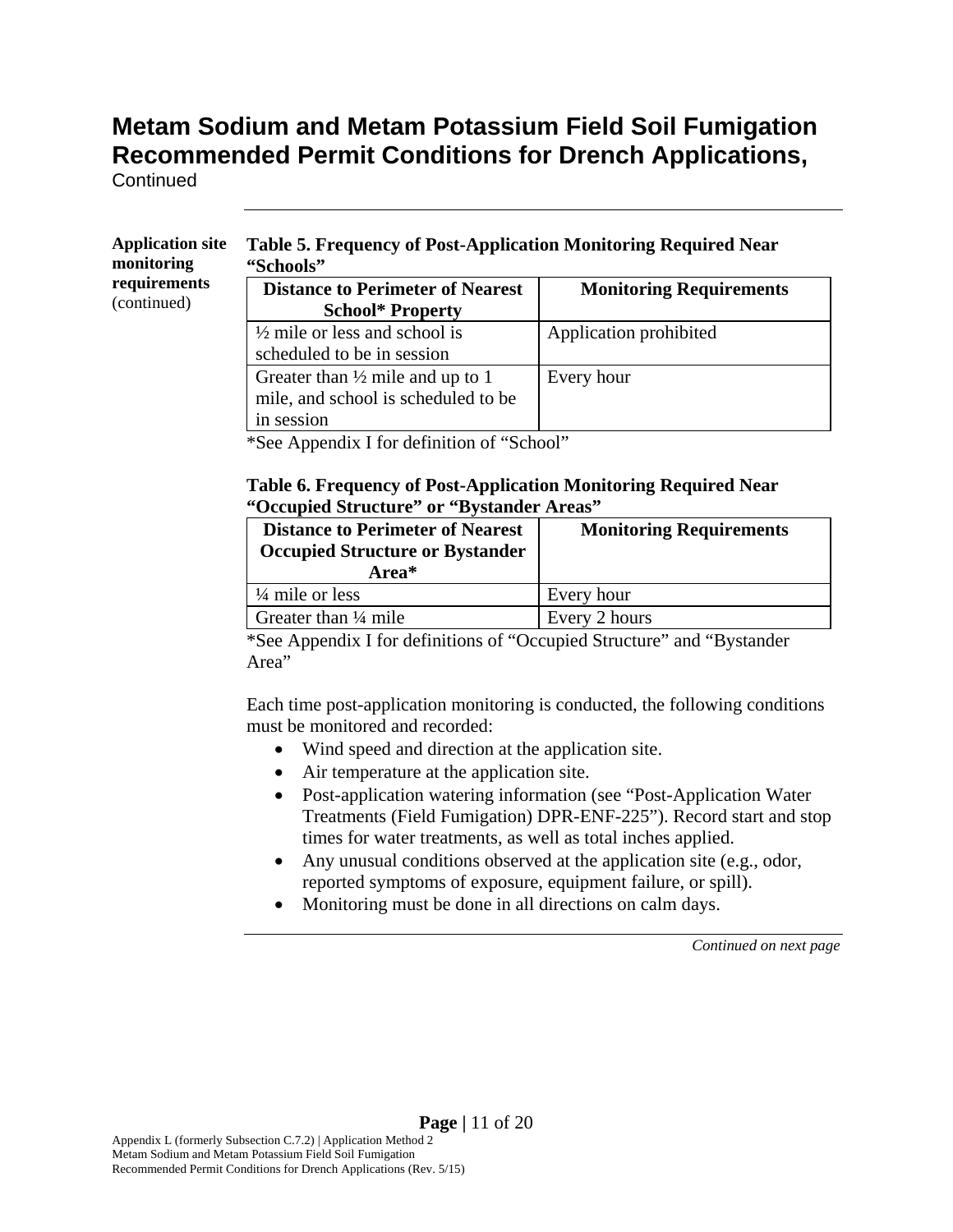**Continued** 

#### **Postapplication water treatments**

- 1. Post-application water treatments are required and must be recorded on the "Post-Application Water Treatments (Field Fumigation) DPR-ENF-225" or equivalent form and attached to the Post-Application Summary.
- 2. Water can be applied at any time in response to odor or illness.
- 3. For each post-application water treatment discussed below, the certified applicator supervising the application must ensure a combination of water quantity, irrigation rate, and duration that meets all three of the following specifications:
	- total quantity of 0.20–0.40 inches of water over the treatment site,
	- $\bullet$  irrigation delivery rate of 0.15–0.25 inches per hour, and
	- irrigation duration of 2–3 hours.

The 0.20–0.40 inch range allows the CAC to determine the amount of water required, based on local conditions such as soil type and moisture content, and air and soil temperature at the time of application.

Use the following timing for whichever post-application water treatments are applied:

- Post-application water 1 (Day 1)—Apply a minimum of 0.20–0.40 inches of water to the application block, at a rate of 0.15–0.25 inches per hour, starting within 30 minutes of completion of the application.
- Post-application water 2 (Day 1)—Apply a minimum of 0.20–0.40 inches of water to the application block, at a rate of 0.15–0.25 inches per hour, on the same day of application, beginning no earlier than 1 hour before sunset and completing by midnight.
- Post-application water 3 (Day 2)—Apply a minimum of 0.20–0.40 inches of water to the application block, at a rate of 0.15–0.25 inches per hour, on the day following the application, beginning no earlier than 1 hour before sunset and completing by midnight.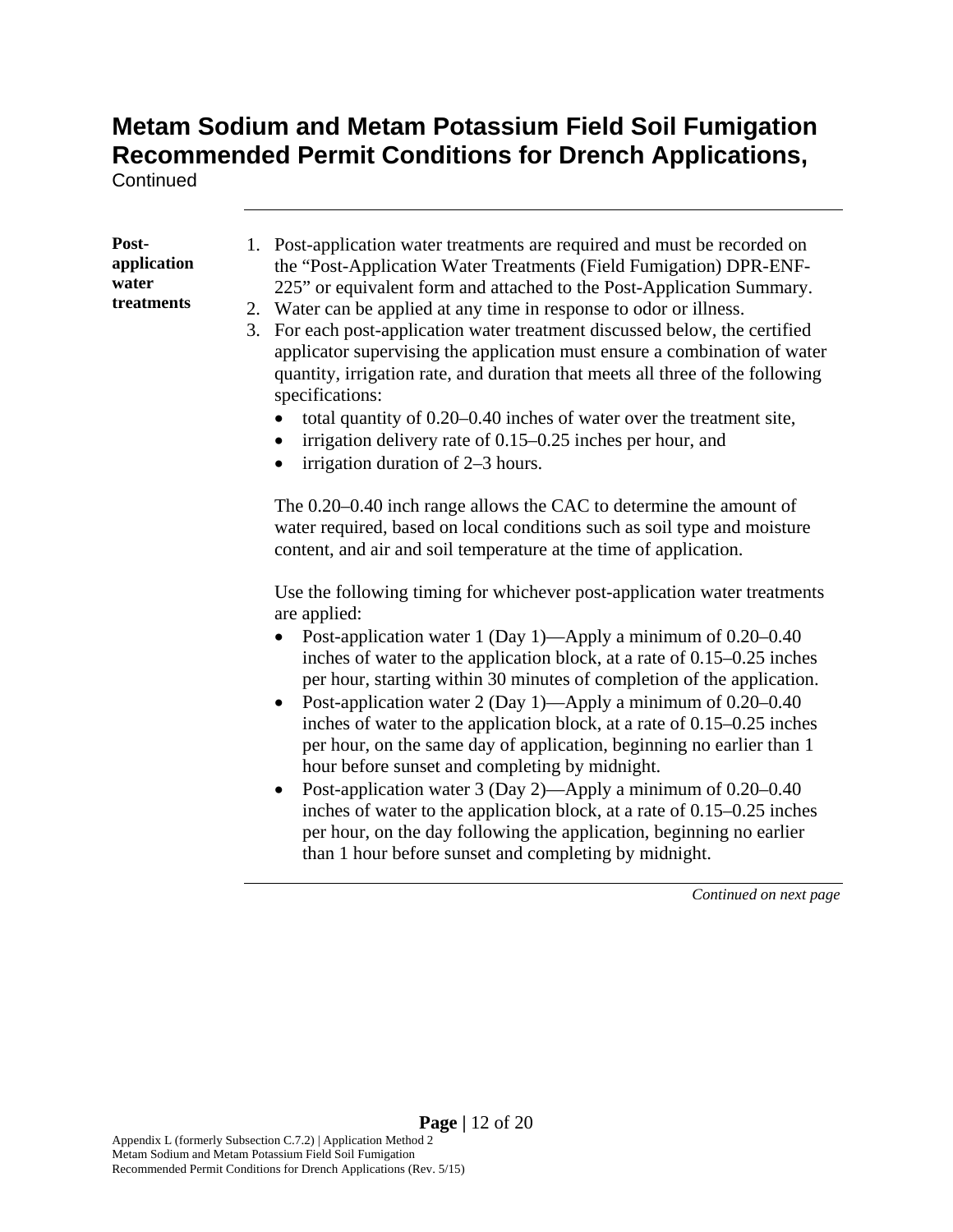|       |              | <b>Application Block Size (acres)</b> |                         |     |     |     |                |     |                |     |     |     |     |     |     |     |     |
|-------|--------------|---------------------------------------|-------------------------|-----|-----|-----|----------------|-----|----------------|-----|-----|-----|-----|-----|-----|-----|-----|
| Gal/A | $\mathbf{1}$ | 2 <sup>1</sup>                        | $\overline{\mathbf{3}}$ | 4   | 5   | 6   | $\overline{7}$ | 8   | 9 <sup>°</sup> | 10  | 15  | 20  | 25  | 30  | 35  | 40  | 50  |
| 8     | 100          | 100                                   | 100                     | 100 | 100 | 100 | 100            | 100 | 100            | 100 | 100 | 100 | 100 | 102 | 109 | 125 | 141 |
| 9     | 100          | 100                                   | 100                     | 100 | 100 | 100 | 100            | 100 | 100            | 100 | 100 | 103 | 113 | 122 | 131 | 150 | 169 |
| 11    | 100          | 100                                   | 100                     | 100 | 100 | 100 | 100            | 100 | 100            | 100 | 100 | 120 | 131 | 142 | 153 | 175 | 197 |
| 13    | 100          | 100                                   | 100                     | 100 | 100 | 100 | 100            | 100 | 100            | 100 | 113 | 138 | 150 | 163 | 175 | 200 | 225 |
| 14    | 100          | 100                                   | 100                     | 100 | 100 | 100 | 100            | 100 | 100            | 100 | 127 | 155 | 169 | 183 | 197 | 225 | 253 |
| 16    | 100          | 100                                   | 100                     | 100 | 100 | 100 | 100            | 100 | 102            | 109 | 141 | 172 | 188 | 203 | 219 | 250 | 281 |
| 17    | 100          | 100                                   | 100                     | 100 | 100 | 100 | 100            | 103 | 112            | 120 | 155 | 189 | 206 | 223 | 241 | 275 | 309 |
| 19    | 100          | 100                                   | 100                     | 100 | 100 | 100 | 106            | 113 | 122            | 131 | 169 | 206 | 225 | 244 | 263 | 300 | 338 |
| 20    | 100          | 100                                   | 100                     | 100 | 102 | 108 | 115            | 122 | 132            | 142 | 183 | 223 | 244 | 264 | 284 | 325 | 366 |
| 22    | 100          | 100                                   | 100                     | 102 | 109 | 117 | 124            | 131 | 142            | 153 | 197 | 241 | 263 | 284 | 306 | 350 | 394 |
| 24    | 100          | 100                                   | 101                     | 109 | 117 | 125 | 133            | 141 | 152            | 164 | 211 | 258 | 281 | 305 | 328 | 375 | 422 |
| 25    | 100          | 100                                   | 108                     | 117 | 125 | 134 | 142            | 150 | 163            | 175 | 225 | 275 | 300 | 325 | 350 | 400 | 450 |
| 27    | 100          | 106                                   | 115                     | 124 | 133 | 142 | 150            | 159 | 173            | 186 | 239 | 292 | 319 | 345 | 372 | 425 | 478 |
| 28    | 102          | 112                                   | 122                     | 131 | 141 | 150 | 159            | 169 | 183            | 197 | 253 | 309 | 338 | 366 | 394 | 450 | 506 |
| 30    | 108          | 118                                   | 128                     | 138 | 148 | 159 | 168            | 178 | 193            | 208 | 267 | 327 | 356 | 386 | 416 | 475 | 534 |
| 31    | 114          | 124                                   | 135                     | 146 | 156 | 167 | 177            | 188 | 203            | 219 | 281 | 344 | 375 | 406 | 438 | 500 | 563 |
| 33    | 119          | 131                                   | 142                     | 153 | 164 | 175 | 186            | 197 | 213            | 230 | 295 | 361 | 394 | 427 | 459 | 525 | 591 |
| 35    | 125          | 137                                   | 149                     | 160 | 172 | 184 | 195            | 206 | 223            | 241 | 309 | 378 | 413 | 447 | 481 | 550 | 619 |
| 36    | 131          | 143                                   | 155                     | 167 | 180 | 192 | 203            | 216 | 234            | 252 | 323 | 395 | 431 | 467 | 503 | 575 | 647 |
| 38    | 137          | 149                                   | 162                     | 175 | 188 | 200 | 212            | 225 | 244            | 263 | 338 | 413 | 450 | 488 | 525 | 600 | 675 |
| 39    | 142          | 155                                   | 169                     | 182 | 195 | 209 | 221            | 234 | 254            | 273 | 352 | 430 | 469 | 508 | 547 | 625 | 703 |
| 41    | 148          | 162                                   | 176                     | 189 | 203 | 217 | 230            | 244 | 264            | 284 | 366 | 447 | 488 | 528 | 569 | 650 | 731 |
| 42    | 154          | 168                                   | 182                     | 197 | 211 | 225 | 239            | 253 | 274            | 295 | 380 | 464 | 506 | 548 | 591 | 675 | 759 |
| 44    | 159          | 174                                   | 189                     | 204 | 219 | 234 | 248            | 263 | 284            | 306 | 394 | 481 | 525 | 569 | 613 | 700 | 788 |
| 46    | 165          | 180                                   | 196                     | 211 | 227 | 242 | 256            | 272 | 295            | 317 | 408 | 498 | 544 | 589 | 634 | 725 | 816 |
| 47    | 171          | 187                                   | 203                     | 218 | 234 | 250 | 265            | 281 | 305            | 328 | 422 | 516 | 563 | 609 | 656 | 750 | 844 |

**Buffer Zone Table 1:** AMVAC Metam, Metam Sodium, and Vapam (32.7% metam sodium) Buffer Zone Values for Drench Applications with **Three** Post-Application Water Treatments

**Page |** 13 of 20

Appendix L (formerly Subsection C.7.2) | Application Method 2 Metam Sodium and Metam Potassium Field Soil Fumigation Recommended Permit Conditions for Drench Applications (Rev. 5/15)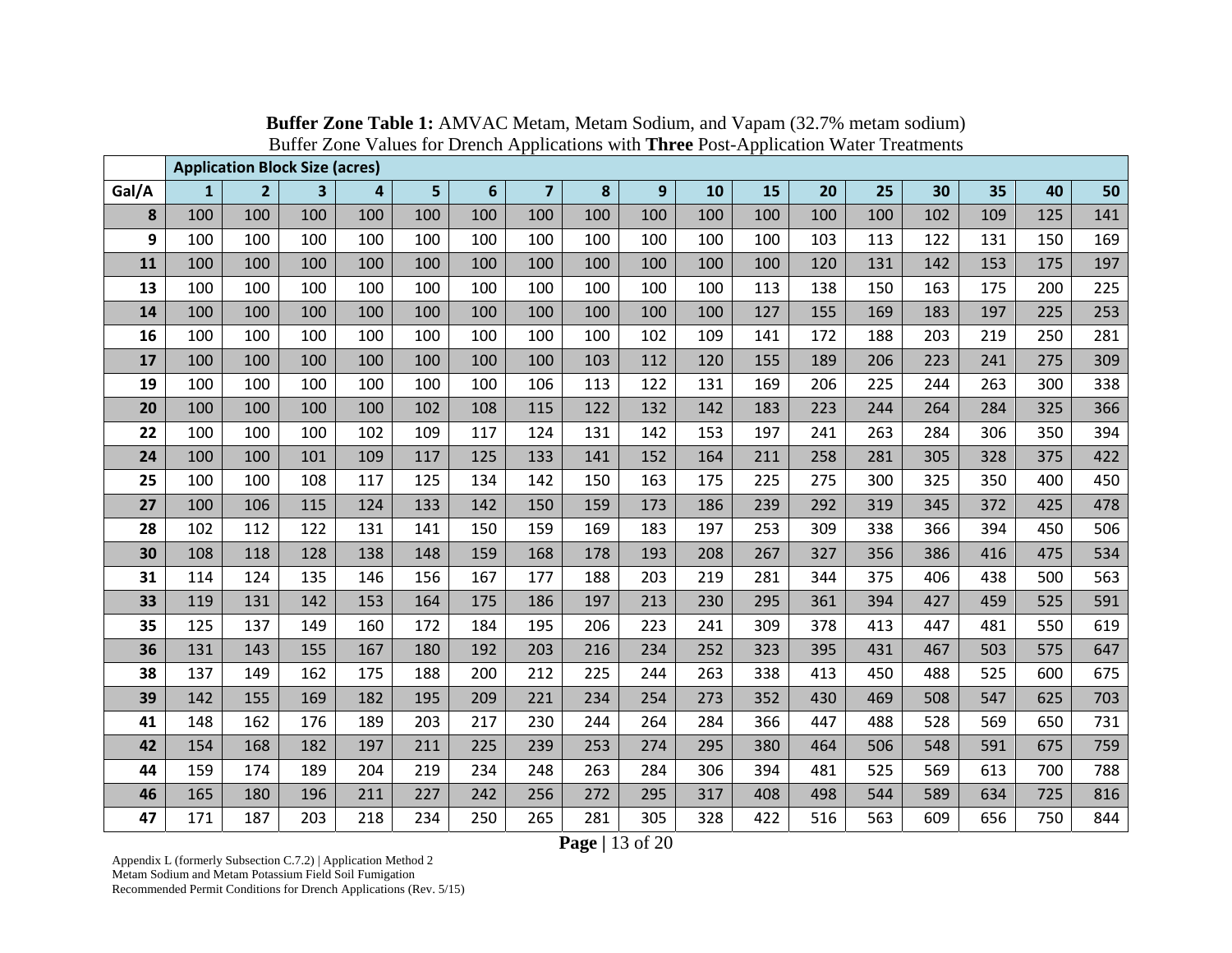|       |              | <b>Application Block Size (acres)</b> |     |     |     |     |                |     |     |     |     |     |     |     |      |      |      |
|-------|--------------|---------------------------------------|-----|-----|-----|-----|----------------|-----|-----|-----|-----|-----|-----|-----|------|------|------|
| Gal/A | $\mathbf{1}$ | 2 <sup>2</sup>                        | 3   | 4   | 5   | 6   | $\overline{7}$ | 8   | 9   | 10  | 15  | 20  | 25  | 30  | 35   | 40   | 50   |
| 49    | 176          | 193                                   | 209 | 226 | 242 | 259 | 274            | 291 | 315 | 339 | 436 | 533 | 581 | 630 | 678  | 775  | 872  |
| 50    | 182          | 199                                   | 216 | 233 | 250 | 267 | 283            | 300 | 325 | 350 | 450 | 550 | 600 | 650 | 700  | 800  | 900  |
| 52    | 188          | 205                                   | 223 | 240 | 258 | 275 | 292            | 309 | 335 | 361 | 464 | 567 | 619 | 670 | 722  | 825  | 928  |
| 53    | 193          | 211                                   | 230 | 248 | 266 | 284 | 301            | 319 | 345 | 372 | 478 | 584 | 638 | 691 | 744  | 850  | 956  |
| 55    | 199          | 218                                   | 236 | 255 | 273 | 292 | 310            | 328 | 355 | 383 | 492 | 602 | 656 | 711 | 766  | 875  | 984  |
| 57    | 205          | 224                                   | 243 | 262 | 281 | 300 | 318            | 338 | 366 | 394 | 506 | 619 | 675 | 731 | 788  | 900  | 1013 |
| 58    | 210          | 230                                   | 250 | 269 | 289 | 309 | 327            | 347 | 376 | 405 | 520 | 636 | 694 | 752 | 809  | 925  | 1041 |
| 60    | 216          | 236                                   | 257 | 277 | 297 | 317 | 336            | 356 | 386 | 416 | 534 | 653 | 713 | 772 | 831  | 950  | 1069 |
| 61    | 222          | 243                                   | 263 | 284 | 305 | 325 | 345            | 366 | 396 | 427 | 548 | 670 | 731 | 792 | 853  | 975  | 1097 |
| 63    | 228          | 249                                   | 270 | 291 | 313 | 334 | 354            | 375 | 406 | 438 | 563 | 688 | 750 | 813 | 875  | 1000 | 1125 |
| 64    | 233          | 255                                   | 277 | 299 | 320 | 342 | 363            | 384 | 416 | 448 | 577 | 705 | 769 | 833 | 897  | 1025 | 1153 |
| 66    | 239          | 261                                   | 284 | 306 | 328 | 350 | 371            | 394 | 427 | 459 | 591 | 722 | 788 | 853 | 919  | 1050 | 1181 |
| 68    | 245          | 267                                   | 290 | 313 | 336 | 359 | 380            | 403 | 437 | 470 | 605 | 739 | 806 | 873 | 941  | 1075 | 1209 |
| 69    | 250          | 274                                   | 297 | 320 | 344 | 367 | 389            | 413 | 447 | 481 | 619 | 756 | 825 | 894 | 963  | 1100 | 1238 |
| 71    | 256          | 280                                   | 304 | 328 | 352 | 375 | 398            | 422 | 457 | 492 | 633 | 773 | 844 | 914 | 984  | 1125 | 1266 |
| 72    | 262          | 286                                   | 311 | 335 | 359 | 384 | 407            | 431 | 467 | 503 | 647 | 791 | 863 | 934 | 1006 | 1150 | 1294 |
| 74    | 267          | 292                                   | 317 | 342 | 367 | 392 | 416            | 441 | 477 | 514 | 661 | 808 | 881 | 955 | 1028 | 1175 | 1322 |
| 75    | 273          | 299                                   | 324 | 350 | 375 | 401 | 425            | 450 | 488 | 525 | 675 | 825 | 900 | 975 | 1050 | 1200 | 1350 |
| 77    | 279          | 305                                   | 331 | 357 | 383 | 409 | 433            | 459 | 498 | 536 | 689 | 842 | 919 | 995 | 1072 | 1225 | 1378 |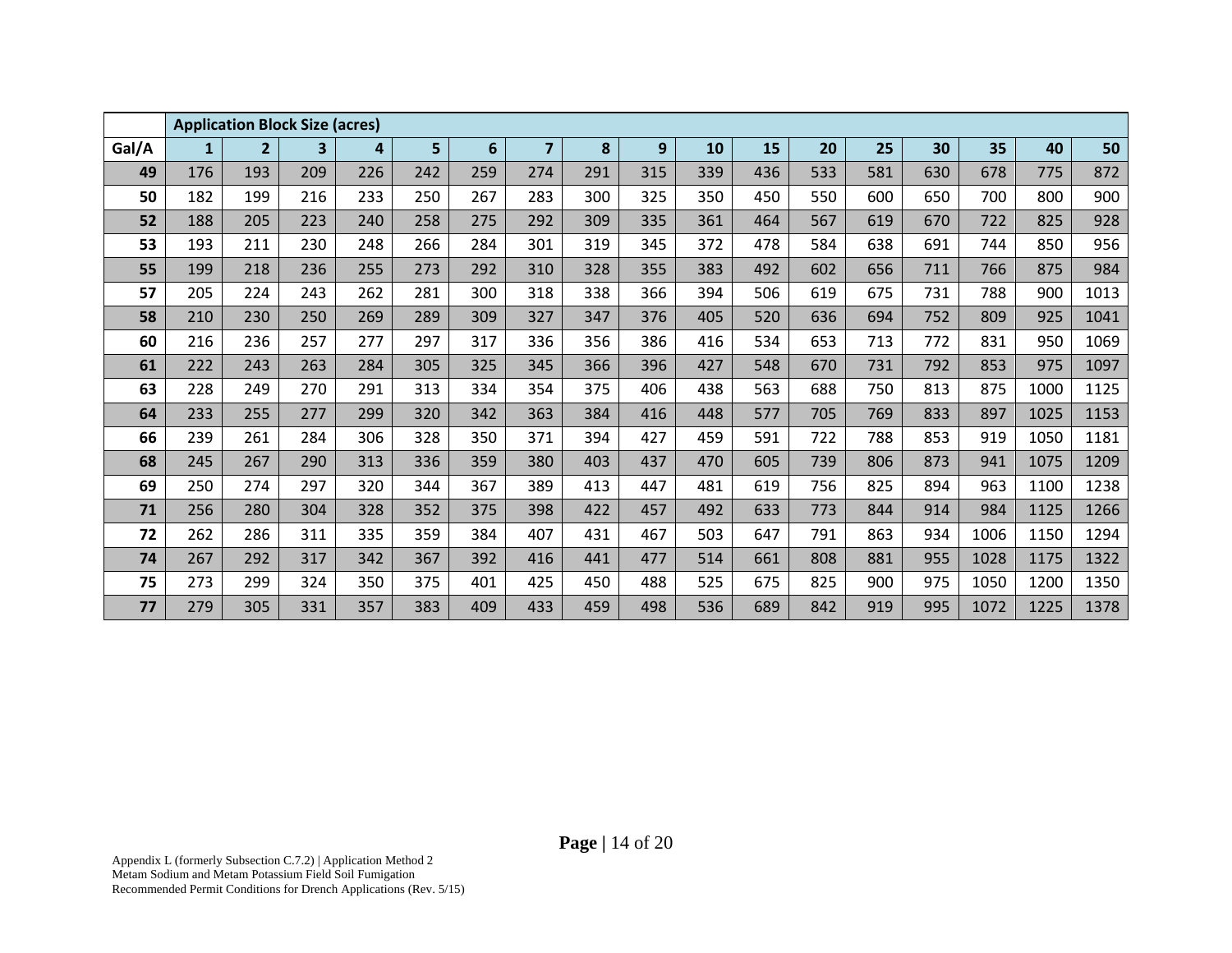|                         |              | <b>Application Block Size (acres)</b> |     |     |     |                |                         |     |     |     |     |     |     |     |     |     |     |
|-------------------------|--------------|---------------------------------------|-----|-----|-----|----------------|-------------------------|-----|-----|-----|-----|-----|-----|-----|-----|-----|-----|
| Gal/A                   | $\mathbf{1}$ | 2 <sup>2</sup>                        | 3   | 4   | 5   | $6\phantom{1}$ | $\overline{\mathbf{z}}$ | 8   | 9   | 10  | 15  | 20  | 25  | 30  | 35  | 40  | 50  |
| 6                       | 100          | 100                                   | 100 | 100 | 100 | 100            | 100                     | 100 | 100 | 100 | 100 | 100 | 100 | 102 | 109 | 125 | 141 |
| $\overline{\mathbf{z}}$ | 100          | 100                                   | 100 | 100 | 100 | 100            | 100                     | 100 | 100 | 100 | 100 | 103 | 113 | 122 | 131 | 150 | 169 |
| $\pmb{8}$               | 100          | 100                                   | 100 | 100 | 100 | 100            | 100                     | 100 | 100 | 100 | 100 | 120 | 131 | 142 | 153 | 175 | 197 |
| 9                       | 100          | 100                                   | 100 | 100 | 100 | 100            | 100                     | 100 | 100 | 100 | 113 | 138 | 150 | 163 | 175 | 200 | 225 |
| 11                      | 100          | 100                                   | 100 | 100 | 100 | 100            | 100                     | 100 | 100 | 100 | 127 | 155 | 169 | 183 | 197 | 225 | 253 |
| 12                      | 100          | 100                                   | 100 | 100 | 100 | 100            | 100                     | 100 | 102 | 109 | 141 | 172 | 188 | 203 | 219 | 250 | 281 |
| 13                      | 100          | 100                                   | 100 | 100 | 100 | 100            | 100                     | 103 | 112 | 120 | 155 | 189 | 206 | 223 | 241 | 275 | 309 |
| 14                      | 100          | 100                                   | 100 | 100 | 100 | 100            | 106                     | 113 | 122 | 131 | 169 | 206 | 225 | 244 | 263 | 300 | 338 |
| 15                      | 100          | 100                                   | 100 | 100 | 102 | 108            | 115                     | 122 | 132 | 142 | 183 | 223 | 244 | 264 | 284 | 325 | 366 |
| 16                      | 100          | 100                                   | 100 | 102 | 109 | 117            | 124                     | 131 | 142 | 153 | 197 | 241 | 263 | 284 | 306 | 350 | 394 |
| 18                      | 100          | 100                                   | 101 | 109 | 117 | 125            | 133                     | 141 | 152 | 164 | 211 | 258 | 281 | 305 | 328 | 375 | 422 |
| 19                      | 100          | 100                                   | 108 | 117 | 125 | 134            | 142                     | 150 | 163 | 175 | 225 | 275 | 300 | 325 | 350 | 400 | 450 |
| 20                      | 100          | 106                                   | 115 | 124 | 133 | 142            | 150                     | 159 | 173 | 186 | 239 | 292 | 319 | 345 | 372 | 425 | 478 |
| 21                      | 102          | 112                                   | 122 | 131 | 141 | 150            | 159                     | 169 | 183 | 197 | 253 | 309 | 338 | 366 | 394 | 450 | 506 |
| 22                      | 108          | 118                                   | 128 | 138 | 148 | 159            | 168                     | 178 | 193 | 208 | 267 | 327 | 356 | 386 | 416 | 475 | 534 |
| 23                      | 114          | 124                                   | 135 | 146 | 156 | 167            | 177                     | 188 | 203 | 219 | 281 | 344 | 375 | 406 | 438 | 500 | 563 |
| 25                      | 119          | 131                                   | 142 | 153 | 164 | 175            | 186                     | 197 | 213 | 230 | 295 | 361 | 394 | 427 | 459 | 525 | 591 |
| 26                      | 125          | 137                                   | 149 | 160 | 172 | 184            | 195                     | 206 | 223 | 241 | 309 | 378 | 413 | 447 | 481 | 550 | 619 |
| 27                      | 131          | 143                                   | 155 | 167 | 180 | 192            | 203                     | 216 | 234 | 252 | 323 | 395 | 431 | 467 | 503 | 575 | 647 |
| 28                      | 137          | 149                                   | 162 | 175 | 188 | 200            | 212                     | 225 | 244 | 263 | 338 | 413 | 450 | 488 | 525 | 600 | 675 |
| 29                      | 142          | 155                                   | 169 | 182 | 195 | 209            | 221                     | 234 | 254 | 273 | 352 | 430 | 469 | 508 | 547 | 625 | 703 |
| 31                      | 148          | 162                                   | 176 | 189 | 203 | 217            | 230                     | 244 | 264 | 284 | 366 | 447 | 488 | 528 | 569 | 650 | 731 |
| 32                      | 154          | 168                                   | 182 | 197 | 211 | 225            | 239                     | 253 | 274 | 295 | 380 | 464 | 506 | 548 | 591 | 675 | 759 |
| 33                      | 159          | 174                                   | 189 | 204 | 219 | 234            | 248                     | 263 | 284 | 306 | 394 | 481 | 525 | 569 | 613 | 700 | 788 |
| 34                      | 165          | 180                                   | 196 | 211 | 227 | 242            | 256                     | 272 | 295 | 317 | 408 | 498 | 544 | 589 | 634 | 725 | 816 |
| 35                      | 171          | 187                                   | 203 | 218 | 234 | 250            | 265                     | 281 | 305 | 328 | 422 | 516 | 563 | 609 | 656 | 750 | 844 |

**Buffer Zone Table 2:** Sectagon 42, Vapam HL, Metam 426, and Metam CLR (42-42.2% metam Sodium) Buffer Zone Values for Drench Applications with **Three** Post-Application Water Treatments

**Page |** 15 of 20

Appendix L (formerly Subsection C.7.2) | Application Method 2 Metam Sodium and Metam Potassium Field Soil Fumigation Recommended Permit Conditions for Drench Applications (Rev. 5/15)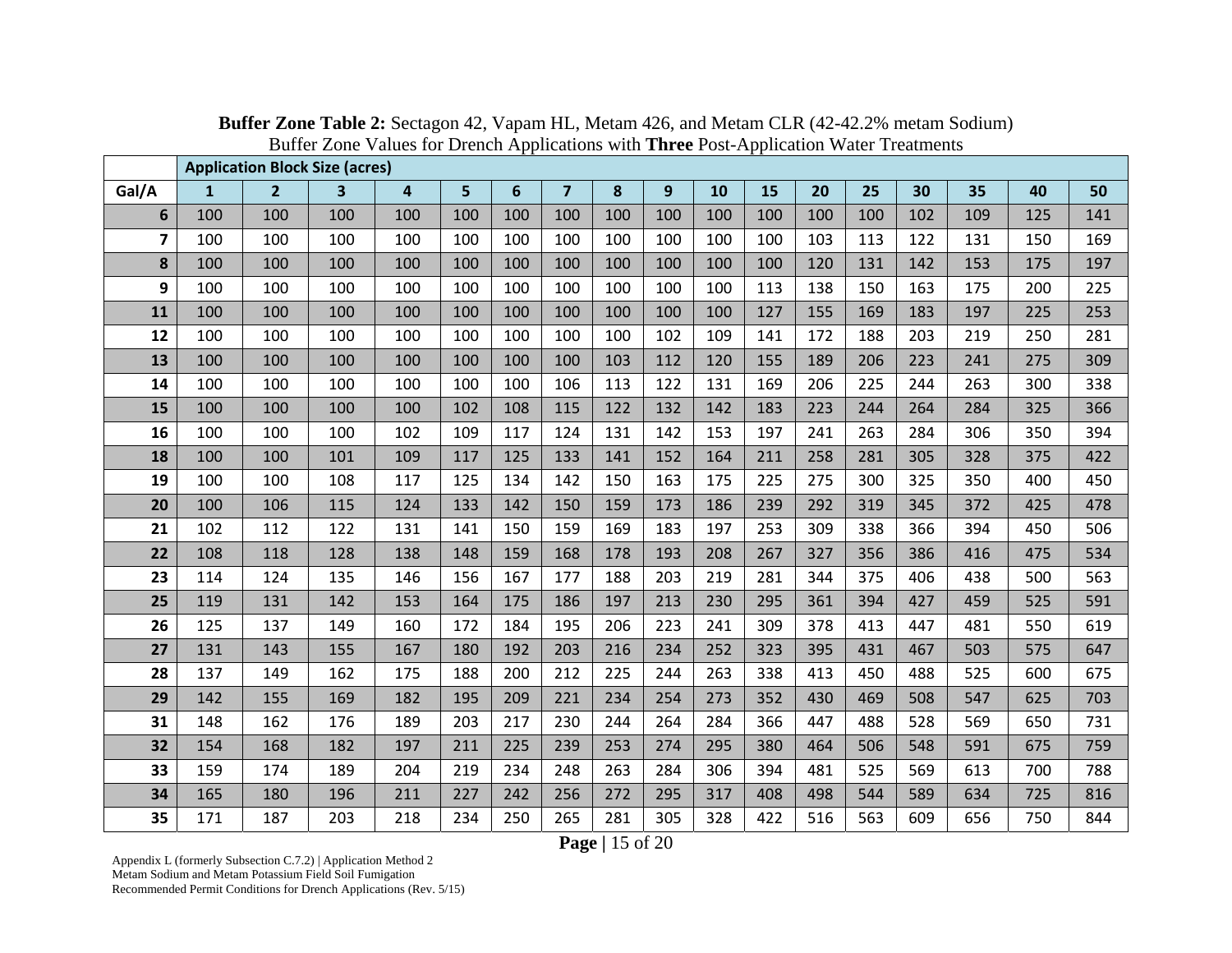|       |              | <b>Application Block Size (acres)</b> |                         |     |                |     |                |     |     |     |     |     |     |     |      |      |      |
|-------|--------------|---------------------------------------|-------------------------|-----|----------------|-----|----------------|-----|-----|-----|-----|-----|-----|-----|------|------|------|
| Gal/A | $\mathbf{1}$ | $\overline{2}$                        | $\overline{\mathbf{3}}$ | 4   | $5\phantom{a}$ | 6   | $\overline{7}$ | 8   | 9   | 10  | 15  | 20  | 25  | 30  | 35   | 40   | 50   |
| 36    | 176          | 193                                   | 209                     | 226 | 242            | 259 | 274            | 291 | 315 | 339 | 436 | 533 | 581 | 630 | 678  | 775  | 872  |
| 38    | 182          | 199                                   | 216                     | 233 | 250            | 267 | 283            | 300 | 325 | 350 | 450 | 550 | 600 | 650 | 700  | 800  | 900  |
| 39    | 188          | 205                                   | 223                     | 240 | 258            | 275 | 292            | 309 | 335 | 361 | 464 | 567 | 619 | 670 | 722  | 825  | 928  |
| 40    | 193          | 211                                   | 230                     | 248 | 266            | 284 | 301            | 319 | 345 | 372 | 478 | 584 | 638 | 691 | 744  | 850  | 956  |
| 41    | 199          | 218                                   | 236                     | 255 | 273            | 292 | 310            | 328 | 355 | 383 | 492 | 602 | 656 | 711 | 766  | 875  | 984  |
| 42    | 205          | 224                                   | 243                     | 262 | 281            | 300 | 318            | 338 | 366 | 394 | 506 | 619 | 675 | 731 | 788  | 900  | 1013 |
| 43    | 210          | 230                                   | 250                     | 269 | 289            | 309 | 327            | 347 | 376 | 405 | 520 | 636 | 694 | 752 | 809  | 925  | 1041 |
| 45    | 216          | 236                                   | 257                     | 277 | 297            | 317 | 336            | 356 | 386 | 416 | 534 | 653 | 713 | 772 | 831  | 950  | 1069 |
| 46    | 222          | 243                                   | 263                     | 284 | 305            | 325 | 345            | 366 | 396 | 427 | 548 | 670 | 731 | 792 | 853  | 975  | 1097 |
| 47    | 228          | 249                                   | 270                     | 291 | 313            | 334 | 354            | 375 | 406 | 438 | 563 | 688 | 750 | 813 | 875  | 1000 | 1125 |
| 48    | 233          | 255                                   | 277                     | 299 | 320            | 342 | 363            | 384 | 416 | 448 | 577 | 705 | 769 | 833 | 897  | 1025 | 1153 |
| 49    | 239          | 261                                   | 284                     | 306 | 328            | 350 | 371            | 394 | 427 | 459 | 591 | 722 | 788 | 853 | 919  | 1050 | 1181 |
| 50    | 245          | 267                                   | 290                     | 313 | 336            | 359 | 380            | 403 | 437 | 470 | 605 | 739 | 806 | 873 | 941  | 1075 | 1209 |
| 52    | 250          | 274                                   | 297                     | 320 | 344            | 367 | 389            | 413 | 447 | 481 | 619 | 756 | 825 | 894 | 963  | 1100 | 1238 |
| 53    | 256          | 280                                   | 304                     | 328 | 352            | 375 | 398            | 422 | 457 | 492 | 633 | 773 | 844 | 914 | 984  | 1125 | 1266 |
| 54    | 262          | 286                                   | 311                     | 335 | 359            | 384 | 407            | 431 | 467 | 503 | 647 | 791 | 863 | 934 | 1006 | 1150 | 1294 |
| 55    | 267          | 292                                   | 317                     | 342 | 367            | 392 | 416            | 441 | 477 | 514 | 661 | 808 | 881 | 955 | 1028 | 1175 | 1322 |
| 56    | 273          | 299                                   | 324                     | 350 | 375            | 401 | 425            | 450 | 488 | 525 | 675 | 825 | 900 | 975 | 1050 | 1200 | 1350 |
| 58    | 279          | 305                                   | 331                     | 357 | 383            | 409 | 433            | 459 | 498 | 536 | 689 | 842 | 919 | 995 | 1072 | 1225 | 1378 |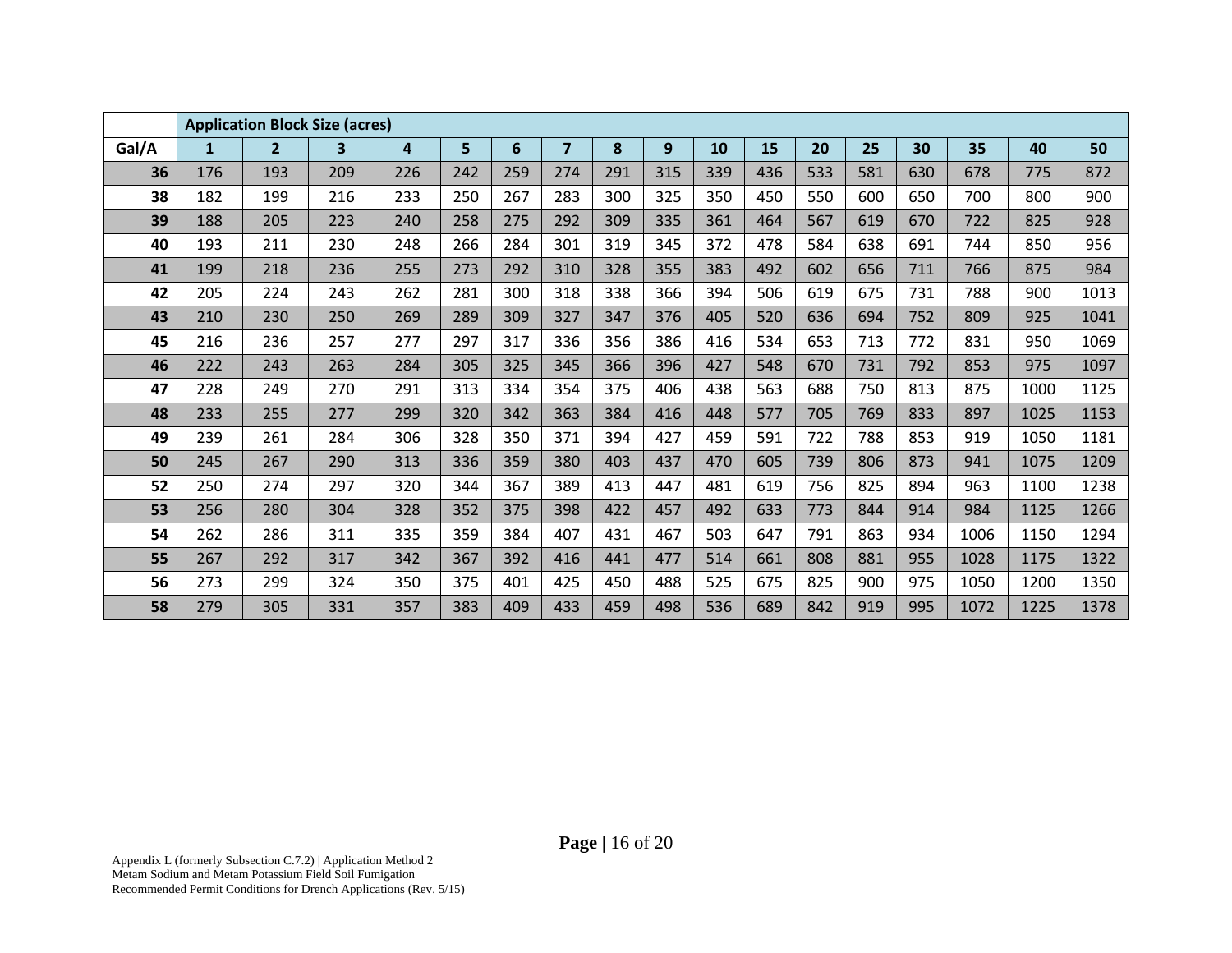|                         |              | <b>Application Block Size (acres)</b> |     |     |     |     |                         |     |     |     |     |     |     |     |     |     |     |
|-------------------------|--------------|---------------------------------------|-----|-----|-----|-----|-------------------------|-----|-----|-----|-----|-----|-----|-----|-----|-----|-----|
| Gal/A                   | $\mathbf{1}$ | $\overline{2}$                        | 3   | 4   | 5   | 6   | $\overline{\mathbf{z}}$ | 8   | 9   | 10  | 15  | 20  | 25  | 30  | 35  | 40  | 50  |
| 5                       | 90           | 90                                    | 90  | 90  | 90  | 90  | 90                      | 90  | 90  | 90  | 90  | 90  | 94  | 102 | 109 | 125 | 141 |
| 6                       | 90           | 90                                    | 90  | 90  | 90  | 90  | 90                      | 90  | 90  | 90  | 90  | 103 | 113 | 122 | 131 | 150 | 169 |
| $\overline{\mathbf{z}}$ | 90           | 90                                    | 90  | 90  | 90  | 90  | 90                      | 90  | 90  | 90  | 98  | 120 | 131 | 142 | 153 | 175 | 197 |
| 8                       | 90           | 90                                    | 90  | 90  | 90  | 90  | 90                      | 90  | 90  | 90  | 113 | 138 | 150 | 163 | 175 | 200 | 225 |
| 9                       | 90           | 90                                    | 90  | 90  | 90  | 90  | 90                      | 90  | 91  | 98  | 127 | 155 | 169 | 183 | 197 | 225 | 253 |
| 10                      | 90           | 90                                    | 90  | 90  | 90  | 90  | 90                      | 94  | 102 | 109 | 141 | 172 | 188 | 203 | 219 | 250 | 281 |
| 11                      | 90           | 90                                    | 90  | 90  | 90  | 92  | 97                      | 103 | 112 | 120 | 155 | 189 | 206 | 223 | 241 | 275 | 309 |
| 12                      | 90           | 90                                    | 90  | 90  | 94  | 100 | 106                     | 113 | 122 | 131 | 169 | 206 | 225 | 244 | 263 | 300 | 338 |
| 13                      | 90           | 90                                    | 90  | 95  | 102 | 108 | 115                     | 122 | 132 | 142 | 183 | 223 | 244 | 264 | 284 | 325 | 366 |
| 14                      | 90           | 90                                    | 95  | 102 | 109 | 117 | 124                     | 131 | 142 | 153 | 197 | 241 | 263 | 284 | 306 | 350 | 394 |
| 16                      | 91           | 100                                   | 108 | 117 | 125 | 134 | 142                     | 150 | 163 | 175 | 225 | 275 | 300 | 325 | 350 | 400 | 450 |
| 17                      | 97           | 106                                   | 115 | 124 | 133 | 142 | 150                     | 159 | 173 | 186 | 239 | 292 | 319 | 345 | 372 | 425 | 478 |
| 18                      | 108          | 118                                   | 128 | 138 | 148 | 159 | 168                     | 178 | 193 | 208 | 267 | 327 | 356 | 386 | 416 | 475 | 534 |
| 19                      | 114          | 124                                   | 135 | 146 | 156 | 167 | 177                     | 188 | 203 | 219 | 281 | 344 | 375 | 406 | 438 | 500 | 563 |
| 20                      | 119          | 131                                   | 142 | 153 | 164 | 175 | 186                     | 197 | 213 | 230 | 295 | 361 | 394 | 427 | 459 | 525 | 591 |
| 21                      | 125          | 137                                   | 149 | 160 | 172 | 184 | 195                     | 206 | 223 | 241 | 309 | 378 | 413 | 447 | 481 | 550 | 619 |
| 22                      | 131          | 143                                   | 155 | 167 | 180 | 192 | 203                     | 216 | 234 | 252 | 323 | 395 | 431 | 457 | 503 | 575 | 647 |
| 23                      | 137          | 149                                   | 162 | 175 | 188 | 200 | 212                     | 225 | 244 | 263 | 338 | 413 | 450 | 488 | 525 | 600 | 675 |
| 24                      | 142          | 155                                   | 169 | 182 | 195 | 209 | 221                     | 234 | 254 | 273 | 352 | 430 | 469 | 508 | 547 | 625 | 703 |
| 25                      | 148          | 162                                   | 176 | 189 | 203 | 217 | 230                     | 244 | 264 | 284 | 366 | 447 | 488 | 528 | 569 | 650 | 731 |
| 26                      | 154          | 168                                   | 182 | 197 | 211 | 225 | 239                     | 253 | 274 | 295 | 380 | 464 | 506 | 548 | 591 | 675 | 759 |
| 27                      | 159          | 174                                   | 189 | 204 | 219 | 234 | 248                     | 263 | 284 | 306 | 394 | 481 | 525 | 569 | 613 | 700 | 788 |
| 28                      | 165          | 180                                   | 196 | 211 | 227 | 242 | 256                     | 272 | 295 | 317 | 408 | 498 | 544 | 589 | 634 | 725 | 816 |
| 29                      | 171          | 187                                   | 203 | 218 | 234 | 250 | 265                     | 281 | 305 | 328 | 422 | 516 | 563 | 609 | 656 | 750 | 844 |
| 30                      | 176          | 193                                   | 209 | 226 | 242 | 259 | 274                     | 291 | 315 | 339 | 436 | 533 | 581 | 630 | 678 | 775 | 872 |
| 31                      | 182          | 199                                   | 216 | 233 | 250 | 267 | 283                     | 300 | 325 | 350 | 450 | 550 | 600 | 650 | 700 | 800 | 900 |

**Buffer Zone Table 3:** K-Pam HL and Sectagon K-54 (54% metam potassium) Buffer Zone Values for Drench Application with **Three** Post Application Water Treatments

**Page |** 17 of 20

Appendix L (formerly Subsection C.7.2) | Application Method 2 Metam Sodium and Metam Potassium Field Soil Fumigation Recommended Permit Conditions for Drench Applications (Rev. 5/15)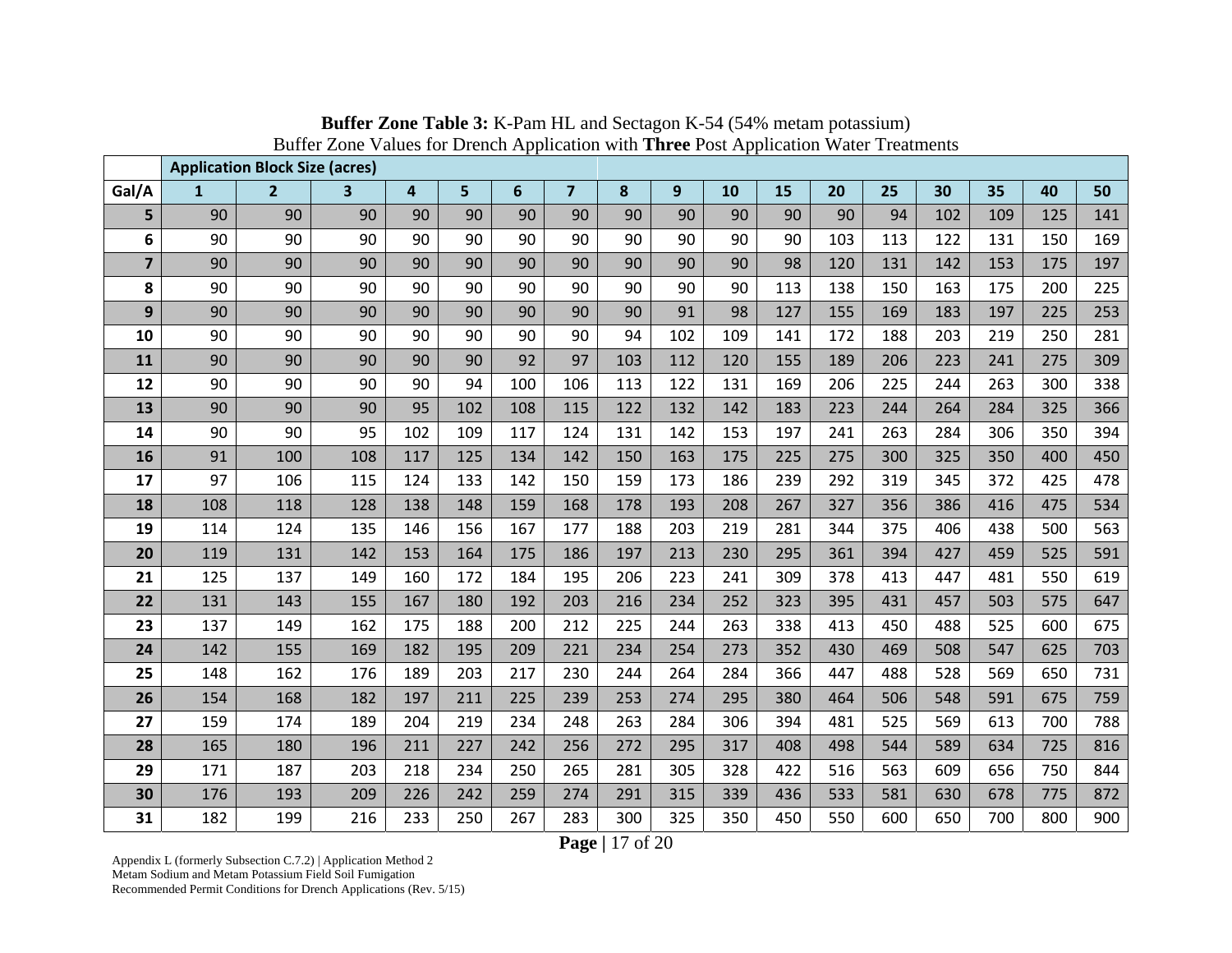|       |     | <b>Application Block Size (acres)</b> |     |     |     |     |                |     |     |     |     |     |     |     |      |      |      |
|-------|-----|---------------------------------------|-----|-----|-----|-----|----------------|-----|-----|-----|-----|-----|-----|-----|------|------|------|
| Gal/A | 1   | $\overline{2}$                        | 3   | 4   | 5   | 6   | $\overline{7}$ | 8   | 9   | 10  | 15  | 20  | 25  | 30  | 35   | 40   | 50   |
| 32    | 188 | 205                                   | 223 | 240 | 258 | 275 | 292            | 309 | 335 | 361 | 464 | 567 | 619 | 670 | 722  | 825  | 928  |
| 33    | 193 | 211                                   | 230 | 248 | 266 | 284 | 301            | 319 | 345 | 372 | 478 | 584 | 638 | 691 | 744  | 850  | 956  |
| 34    | 199 | 218                                   | 236 | 255 | 273 | 292 | 310            | 328 | 355 | 383 | 492 | 602 | 656 | 711 | 766  | 875  | 984  |
| 35    | 205 | 224                                   | 243 | 262 | 281 | 300 | 318            | 338 | 366 | 394 | 506 | 619 | 675 | 731 | 788  | 900  | 1013 |
| 36    | 210 | 230                                   | 250 | 269 | 289 | 309 | 327            | 347 | 376 | 405 | 520 | 636 | 694 | 752 | 809  | 925  | 1041 |
| 37    | 216 | 236                                   | 257 | 277 | 297 | 317 | 336            | 356 | 386 | 416 | 534 | 653 | 713 | 772 | 831  | 950  | 1069 |
| 38    | 222 | 243                                   | 263 | 284 | 305 | 325 | 345            | 366 | 396 | 427 | 548 | 670 | 731 | 792 | 853  | 975  | 1097 |
| 39    | 228 | 249                                   | 270 | 291 | 313 | 334 | 354            | 375 | 406 | 438 | 563 | 688 | 750 | 813 | 875  | 1000 | 1125 |
| 40    | 233 | 255                                   | 277 | 299 | 320 | 342 | 363            | 384 | 416 | 448 | 577 | 705 | 769 | 833 | 897  | 1025 | 1153 |
| 41    | 239 | 261                                   | 284 | 306 | 328 | 350 | 371            | 394 | 427 | 459 | 591 | 722 | 788 | 853 | 919  | 1050 | 1181 |
| 42    | 245 | 267                                   | 290 | 313 | 336 | 359 | 380            | 403 | 437 | 470 | 605 | 739 | 806 | 873 | 941  | 1075 | 1209 |
| 43    | 250 | 274                                   | 297 | 320 | 344 | 367 | 389            | 413 | 447 | 481 | 619 | 756 | 825 | 894 | 963  | 1100 | 1238 |
| 44    | 256 | 280                                   | 304 | 328 | 352 | 375 | 398            | 422 | 457 | 492 | 633 | 773 | 844 | 914 | 984  | 1125 | 1266 |
| 45    | 262 | 286                                   | 311 | 335 | 359 | 384 | 407            | 431 | 467 | 503 | 647 | 791 | 863 | 934 | 1006 | 1150 | 1294 |
| 46    | 267 | 292                                   | 317 | 342 | 367 | 392 | 416            | 441 | 477 | 514 | 661 | 808 | 881 | 955 | 1028 | 1175 | 1322 |
| 47    | 273 | 299                                   | 324 | 350 | 375 | 401 | 425            | 450 | 488 | 525 | 675 | 825 | 900 | 975 | 1050 | 1200 | 1350 |
| 48    | 279 | 305                                   | 331 | 357 | 383 | 409 | 433            | 459 | 498 | 536 | 689 | 842 | 919 | 995 | 1072 | 1225 | 1378 |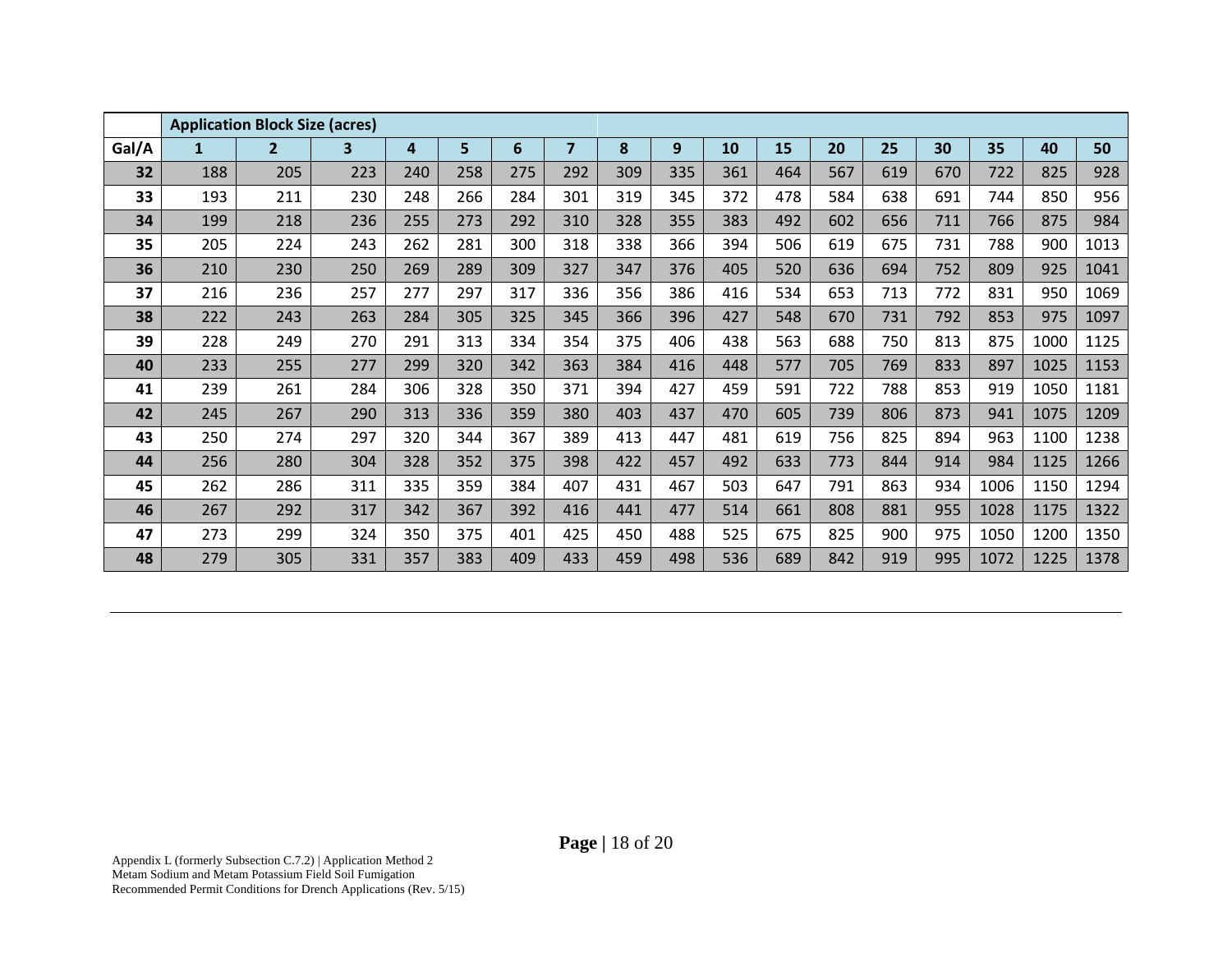#### **Appendix I: Definitions**

**Application:** Activities required to incorporate metam sodium, metam potassium, or dazomet into the prepared soil. Applying additional water to the treated soil in order to suppress offsite movement of MITC is not part of the application process.

**Bystander Area:** An area typically used or visited by people, such as parks, playgrounds, lakes, reservoirs, bus stops, and other similar areas, or other areas identified by the CAC.

**Calm Day:** Day when wind speeds are forecasted to drop below 5 miles per hour and/or when field observation confirms the same.

**Drench Application:** Application is made to pre-formed beds or to rows, using low-pressure (30–35 pounds per square inch) booms with nozzles <12 inches above the top of the beds.

**MITC:** Methyl isothiocyanate. A breakdown product of metam sodium, metam potassium, and dazomet.

**Offsite Movement Suppression Requirement:** Written procedures that will provide an adequate emergency response in the event MITC odors from metam sodium, metam potassium, or dazomet are detected away from the application site, or symptoms are reported. The plan provides instructions on response procedures to cooperators and employees involved in metam sodium, metam potassium, and dazomet applications. This requirement is separate from the post-application water treatment requirements.

**Occupied Structure:** A structure that is, will be, or may be occupied at any time during the application and/or buffer-zone period. This includes living and working areas that are associated with the structure (e.g., yard, garden). Homes occupied by the property owner or permittee are excluded from this definition.

**Ozone Nonattainment Area:** An area designated in Title 40, Code of Federal Regulations section 81.305 for the purpose of air quality planning within the chart titled "California – Ozone (1-Hour Standard)."

**Post-Application Water Treatment:** Required water that is applied following completion of an application of MITC for the purpose of inhibiting offgassing from treated soils. Each post-application water treatment must be applied following the constraints pertaining to post-application timing, quantity, rate, and duration as listed in the post-application requirements section of the Recommended Permit Conditions.

**Power Mulcher Application:** Metam is sprayed on or injected under the soil surface immediately in front of a power driven mulcher. The treated soil is mulched with untreated soil at a depth set to where pest control is desired and immediately compressed by a soil-compacting device.

Recommended Permit Conditions for Drench Applications (Rev. 5/15)